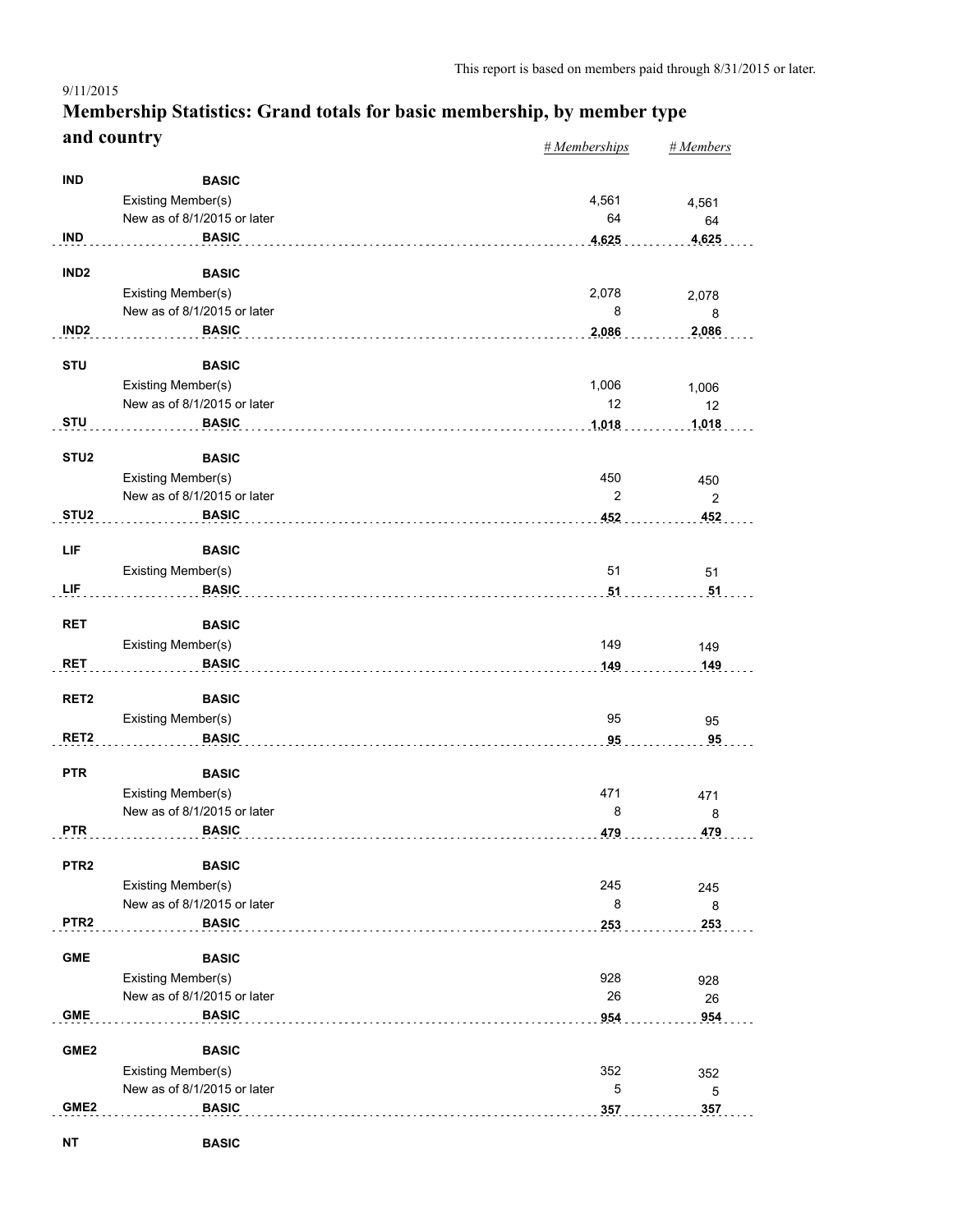| NT <sub>2</sub> | <b>BASIC</b>                | 409          | 409            |
|-----------------|-----------------------------|--------------|----------------|
|                 | New as of 8/1/2015 or later | 10           | 10             |
|                 | Existing Member(s)          | 399          | 399            |
| NT <sub>2</sub> | <b>BASIC</b>                |              |                |
| <b>COMP</b>     | <b>BASIC</b>                | $\mathbf{2}$ | $\mathbf{2}$   |
|                 | Existing Member(s)          | 2            | $\overline{2}$ |
| <b>COMP</b>     | <b>BASIC</b>                |              |                |
| <b>NT</b>       | <b>BASIC</b>                | 592          | 592            |
|                 | New as of 8/1/2015 or later | 22           | 22             |
|                 | Existing Member(s)          | 570          | 570            |

# **Member Types**



Note: in all general statistic reports, joint household memberships are treated as "one" member EXCEPT in the second column of this report, where joints are counted as two people, providing the most accurate count of the number of TESOL members.

|             |                      | Existing Member(s) | New as of 8/1/2015 or<br>later | <b>Total</b>   |
|-------------|----------------------|--------------------|--------------------------------|----------------|
| <b>COMP</b> | <b>United States</b> | $\mathbf{2}$       | 0                              | $\overline{2}$ |
|             | <b>Total</b>         | $\overline{2}$     | $\mathbf{0}$                   | $\overline{2}$ |
| <b>GME</b>  | <b>United States</b> | 55                 | 0                              | 55             |
|             | ALBANIA              | $\mathbf{2}$       | 1                              | 3              |
|             | <b>ALGERIA</b>       | $\mathbf{2}$       | 1                              | 3              |
|             | <b>ARGENTINA</b>     | 16                 | 0                              | 16             |
|             | <b>ARMENIA</b>       | 1                  | $\mathbf 0$                    | 1              |
|             | AZERBAIJAN           | 5                  | 1                              | 6              |
|             | <b>BANGLADESH</b>    | 25                 | 1                              | 26             |
|             | <b>BARBADOS</b>      | 1                  | 0                              | 1              |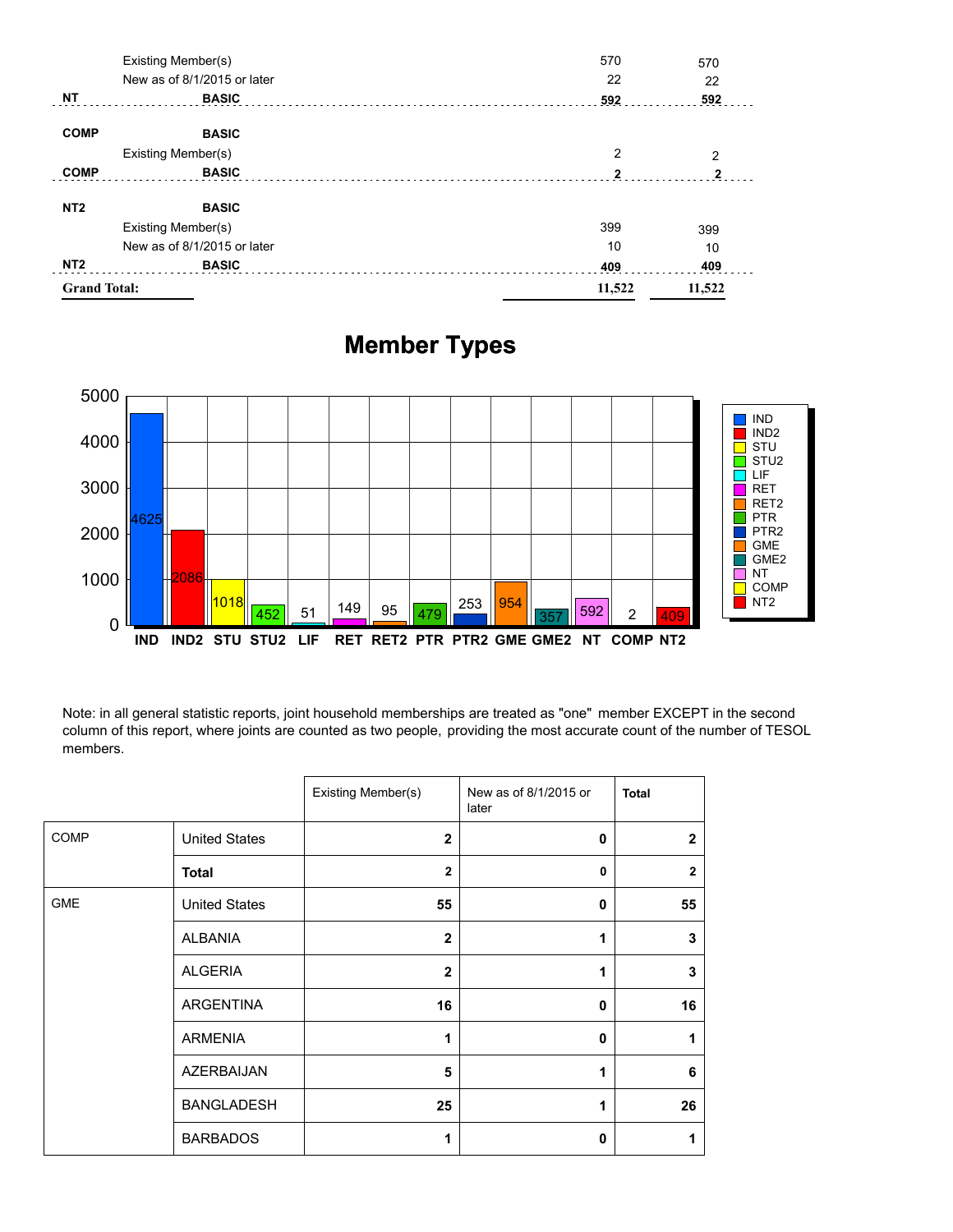|            |                     | Existing Member(s)      | New as of 8/1/2015 or<br>later | <b>Total</b>     |
|------------|---------------------|-------------------------|--------------------------------|------------------|
| <b>GME</b> | <b>BELIZE</b>       | $\mathbf{2}$            | $\pmb{0}$                      | $\mathbf{2}$     |
|            | <b>BOLIVIA</b>      | 8                       | $\pmb{0}$                      | 8                |
|            | <b>BOSNIA AND</b>   | $\mathbf{1}$            | $\pmb{0}$                      | 1                |
|            | <b>BRAZIL</b>       | 61                      | $\pmb{0}$                      | 61               |
|            | <b>BULGARIA</b>     | $\mathbf{1}$            | $\pmb{0}$                      | 1                |
|            | <b>BURKINA FASO</b> | $\mathbf{2}$            | $\pmb{0}$                      | $\mathbf{2}$     |
|            | <b>CAMBODIA</b>     | $\mathbf 3$             | $\mathbf{1}$                   | 4                |
|            | CAMEROON            | $\mathbf{2}$            | $\pmb{0}$                      | $\mathbf{2}$     |
|            | <b>CHILE</b>        | $\boldsymbol{9}$        | $\pmb{0}$                      | 9                |
|            | <b>CHINA</b>        | 143                     | 0                              | 143              |
|            | <b>COLOMBIA</b>     | 12                      | $\mathbf{1}$                   | 13               |
|            | <b>COSTA RICA</b>   | 8                       | $\pmb{0}$                      | 8                |
|            | <b>CROATIA</b>      | $\mathbf 3$             | $\pmb{0}$                      | 3                |
|            | <b>DOMINICAN</b>    | 6                       | $\pmb{0}$                      | 6                |
|            | <b>ECUADOR</b>      | 69                      | $\mathbf{2}$                   | 71               |
|            | <b>EGYPT</b>        | 22                      | $\pmb{0}$                      | 22               |
|            | <b>GEORGIA</b>      | $\mathbf 3$             | $\pmb{0}$                      | $\mathbf 3$      |
|            | <b>GHANA</b>        | $\mathbf{1}$            | $\pmb{0}$                      | 1                |
|            | <b>GRENADA</b>      | $\mathbf{2}$            | $\pmb{0}$                      | $\mathbf 2$      |
|            | <b>GUATEMALA</b>    | 8                       | 0                              | 8                |
|            | <b>HAITI</b>        | 18                      | $\pmb{0}$                      | 18               |
|            | <b>HONDURAS</b>     | $\boldsymbol{2}$        | $\pmb{0}$                      | $\boldsymbol{2}$ |
|            | <b>HONG KONG</b>    | 1                       | $\pmb{0}$                      | 1                |
|            | <b>HONG KONG</b>    | $\mathbf{1}$            | $\pmb{0}$                      | 1                |
|            | <b>INDIA</b>        | 45                      | 3                              | 48               |
|            | <b>INDONESIA</b>    | 3                       | $\pmb{0}$                      | 3                |
|            | <b>IRAN</b>         | $\overline{\mathbf{4}}$ | 1                              | 5                |
|            | <b>IRAQ</b>         | $\boldsymbol{2}$        | $\pmb{0}$                      | $\boldsymbol{2}$ |
|            | <b>JAMAICA</b>      | $\mathbf{2}$            | $\pmb{0}$                      | $\boldsymbol{2}$ |
|            | <b>JORDAN</b>       | $\mathbf{1}$            | 0                              | 1                |
|            | KAZAKHSTAN          | $\mathbf{1}$            | $\pmb{0}$                      | 1                |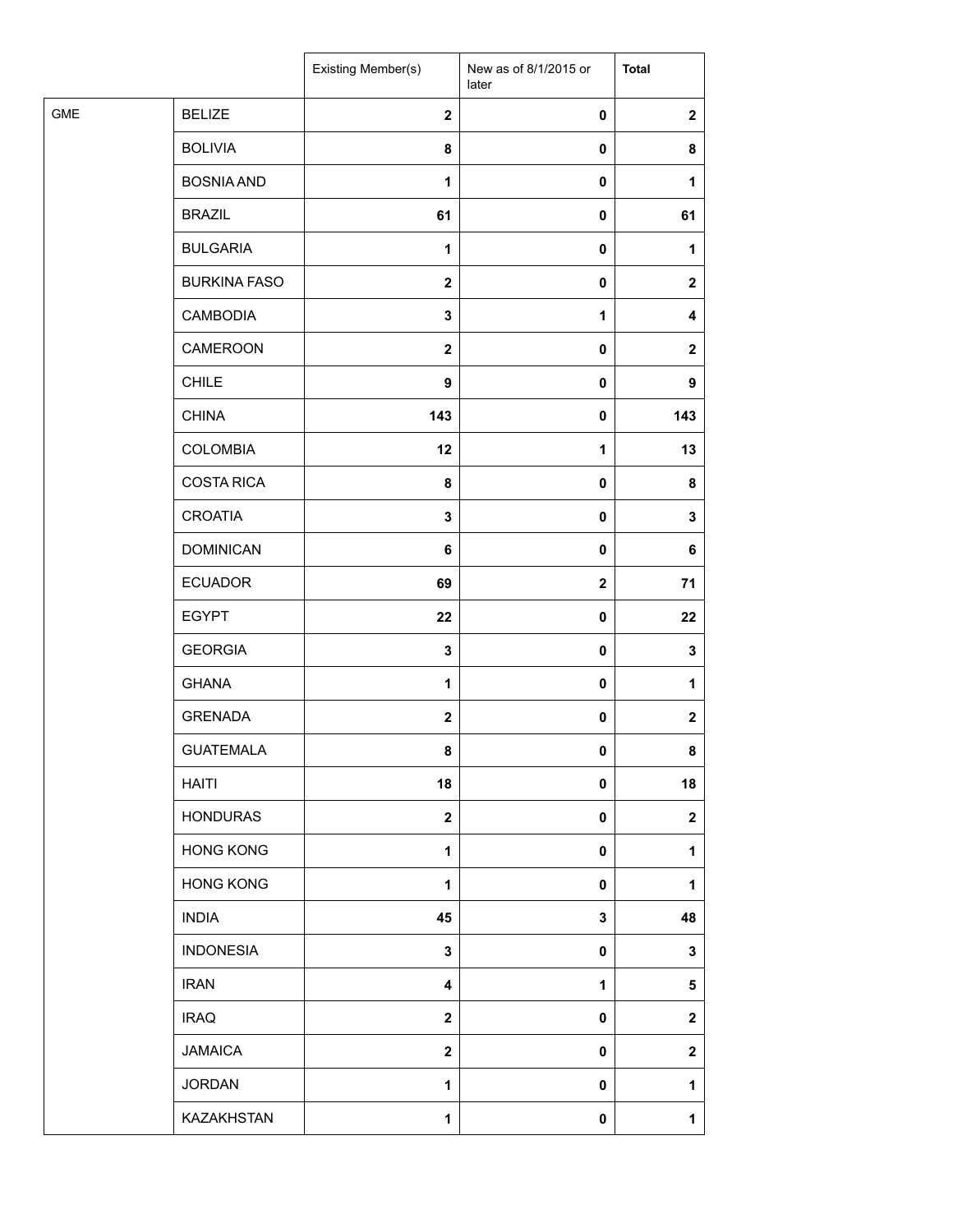| <b>KENYA</b><br>$\mathbf{1}$<br>$\pmb{0}$<br>1<br>KOSOVO<br>$\boldsymbol{2}$<br>$\pmb{0}$<br>$\mathbf{2}$<br><b>KUWAIT</b><br>1<br>$\pmb{0}$<br>1<br>KYRGYZSTAN<br>$\mathbf{2}$<br>$\pmb{0}$<br>$\boldsymbol{2}$<br><b>LEBANON</b><br>3<br>0<br>3<br><b>MACAO</b><br>1<br>$\pmb{0}$<br>1<br>MADAGASCAR<br>$\mathbf 3$<br>$\pmb{0}$<br>3<br><b>MALAYSIA</b><br>$\overline{7}$<br>14<br>21<br><b>MALI</b><br>$\boldsymbol{2}$<br>1<br>3<br><b>MAURITANIA</b><br>10<br>$\pmb{0}$<br>10<br><b>MEXICO</b><br>57<br>$\pmb{0}$<br>57<br>MOLDOVA,<br>$\mathbf 3$<br>$\pmb{0}$<br>3<br><b>MONGOLIA</b><br>22<br>22<br>$\pmb{0}$<br><b>MOROCCO</b><br>23<br>$\pmb{0}$<br>23<br>MOZAMBIQUE<br>1<br>$\pmb{0}$<br>1<br><b>MYANMAR</b><br>1<br>$\pmb{0}$<br>1<br><b>NEPAL</b><br>9<br>$\pmb{0}$<br>9<br><b>NEW ZEALAND</b><br>1<br>$\pmb{0}$<br>1<br><b>NICARAGUA</b><br>$\mathbf{2}$<br>$\pmb{0}$<br>$\mathbf{2}$<br><b>NIGERIA</b><br>10<br>$\mathbf 0$<br>10<br><b>PAKISTAN</b><br>14<br>$\pmb{0}$<br>14<br>PALESTINIAN<br>$\overline{\mathbf{2}}$<br>$\pmb{0}$<br>$\mathbf{2}$<br><b>PANAMA</b><br>14<br>$\pmb{0}$<br>14<br>PARAGUAY<br>$\mathbf{1}$<br>$\pmb{0}$<br>1<br>PEOPLES REP<br>$\overline{7}$<br>$\pmb{0}$<br>7<br>PERU<br>55<br>55<br>0<br><b>PHILIPPINES</b><br>$\overline{\mathbf{5}}$<br>3<br>8<br><b>POLAND</b><br>5<br>$\pmb{0}$<br>$\sqrt{5}$<br><b>RUSSIA</b><br>$\overline{7}$<br>$\pmb{0}$<br>$\overline{7}$<br><b>RUSSIAN</b><br>5<br>$\pmb{0}$<br>5<br><b>RWANDA</b><br>$\overline{\mathbf{2}}$<br>$\pmb{0}$<br>$\boldsymbol{2}$ |            | Existing Member(s) | New as of 8/1/2015 or<br>later | <b>Total</b> |
|----------------------------------------------------------------------------------------------------------------------------------------------------------------------------------------------------------------------------------------------------------------------------------------------------------------------------------------------------------------------------------------------------------------------------------------------------------------------------------------------------------------------------------------------------------------------------------------------------------------------------------------------------------------------------------------------------------------------------------------------------------------------------------------------------------------------------------------------------------------------------------------------------------------------------------------------------------------------------------------------------------------------------------------------------------------------------------------------------------------------------------------------------------------------------------------------------------------------------------------------------------------------------------------------------------------------------------------------------------------------------------------------------------------------------------------------------------------------------------------------------------------------------------------------|------------|--------------------|--------------------------------|--------------|
|                                                                                                                                                                                                                                                                                                                                                                                                                                                                                                                                                                                                                                                                                                                                                                                                                                                                                                                                                                                                                                                                                                                                                                                                                                                                                                                                                                                                                                                                                                                                              | <b>GME</b> |                    |                                |              |
|                                                                                                                                                                                                                                                                                                                                                                                                                                                                                                                                                                                                                                                                                                                                                                                                                                                                                                                                                                                                                                                                                                                                                                                                                                                                                                                                                                                                                                                                                                                                              |            |                    |                                |              |
|                                                                                                                                                                                                                                                                                                                                                                                                                                                                                                                                                                                                                                                                                                                                                                                                                                                                                                                                                                                                                                                                                                                                                                                                                                                                                                                                                                                                                                                                                                                                              |            |                    |                                |              |
|                                                                                                                                                                                                                                                                                                                                                                                                                                                                                                                                                                                                                                                                                                                                                                                                                                                                                                                                                                                                                                                                                                                                                                                                                                                                                                                                                                                                                                                                                                                                              |            |                    |                                |              |
|                                                                                                                                                                                                                                                                                                                                                                                                                                                                                                                                                                                                                                                                                                                                                                                                                                                                                                                                                                                                                                                                                                                                                                                                                                                                                                                                                                                                                                                                                                                                              |            |                    |                                |              |
|                                                                                                                                                                                                                                                                                                                                                                                                                                                                                                                                                                                                                                                                                                                                                                                                                                                                                                                                                                                                                                                                                                                                                                                                                                                                                                                                                                                                                                                                                                                                              |            |                    |                                |              |
|                                                                                                                                                                                                                                                                                                                                                                                                                                                                                                                                                                                                                                                                                                                                                                                                                                                                                                                                                                                                                                                                                                                                                                                                                                                                                                                                                                                                                                                                                                                                              |            |                    |                                |              |
|                                                                                                                                                                                                                                                                                                                                                                                                                                                                                                                                                                                                                                                                                                                                                                                                                                                                                                                                                                                                                                                                                                                                                                                                                                                                                                                                                                                                                                                                                                                                              |            |                    |                                |              |
|                                                                                                                                                                                                                                                                                                                                                                                                                                                                                                                                                                                                                                                                                                                                                                                                                                                                                                                                                                                                                                                                                                                                                                                                                                                                                                                                                                                                                                                                                                                                              |            |                    |                                |              |
|                                                                                                                                                                                                                                                                                                                                                                                                                                                                                                                                                                                                                                                                                                                                                                                                                                                                                                                                                                                                                                                                                                                                                                                                                                                                                                                                                                                                                                                                                                                                              |            |                    |                                |              |
|                                                                                                                                                                                                                                                                                                                                                                                                                                                                                                                                                                                                                                                                                                                                                                                                                                                                                                                                                                                                                                                                                                                                                                                                                                                                                                                                                                                                                                                                                                                                              |            |                    |                                |              |
|                                                                                                                                                                                                                                                                                                                                                                                                                                                                                                                                                                                                                                                                                                                                                                                                                                                                                                                                                                                                                                                                                                                                                                                                                                                                                                                                                                                                                                                                                                                                              |            |                    |                                |              |
|                                                                                                                                                                                                                                                                                                                                                                                                                                                                                                                                                                                                                                                                                                                                                                                                                                                                                                                                                                                                                                                                                                                                                                                                                                                                                                                                                                                                                                                                                                                                              |            |                    |                                |              |
|                                                                                                                                                                                                                                                                                                                                                                                                                                                                                                                                                                                                                                                                                                                                                                                                                                                                                                                                                                                                                                                                                                                                                                                                                                                                                                                                                                                                                                                                                                                                              |            |                    |                                |              |
|                                                                                                                                                                                                                                                                                                                                                                                                                                                                                                                                                                                                                                                                                                                                                                                                                                                                                                                                                                                                                                                                                                                                                                                                                                                                                                                                                                                                                                                                                                                                              |            |                    |                                |              |
|                                                                                                                                                                                                                                                                                                                                                                                                                                                                                                                                                                                                                                                                                                                                                                                                                                                                                                                                                                                                                                                                                                                                                                                                                                                                                                                                                                                                                                                                                                                                              |            |                    |                                |              |
|                                                                                                                                                                                                                                                                                                                                                                                                                                                                                                                                                                                                                                                                                                                                                                                                                                                                                                                                                                                                                                                                                                                                                                                                                                                                                                                                                                                                                                                                                                                                              |            |                    |                                |              |
|                                                                                                                                                                                                                                                                                                                                                                                                                                                                                                                                                                                                                                                                                                                                                                                                                                                                                                                                                                                                                                                                                                                                                                                                                                                                                                                                                                                                                                                                                                                                              |            |                    |                                |              |
|                                                                                                                                                                                                                                                                                                                                                                                                                                                                                                                                                                                                                                                                                                                                                                                                                                                                                                                                                                                                                                                                                                                                                                                                                                                                                                                                                                                                                                                                                                                                              |            |                    |                                |              |
|                                                                                                                                                                                                                                                                                                                                                                                                                                                                                                                                                                                                                                                                                                                                                                                                                                                                                                                                                                                                                                                                                                                                                                                                                                                                                                                                                                                                                                                                                                                                              |            |                    |                                |              |
|                                                                                                                                                                                                                                                                                                                                                                                                                                                                                                                                                                                                                                                                                                                                                                                                                                                                                                                                                                                                                                                                                                                                                                                                                                                                                                                                                                                                                                                                                                                                              |            |                    |                                |              |
|                                                                                                                                                                                                                                                                                                                                                                                                                                                                                                                                                                                                                                                                                                                                                                                                                                                                                                                                                                                                                                                                                                                                                                                                                                                                                                                                                                                                                                                                                                                                              |            |                    |                                |              |
|                                                                                                                                                                                                                                                                                                                                                                                                                                                                                                                                                                                                                                                                                                                                                                                                                                                                                                                                                                                                                                                                                                                                                                                                                                                                                                                                                                                                                                                                                                                                              |            |                    |                                |              |
|                                                                                                                                                                                                                                                                                                                                                                                                                                                                                                                                                                                                                                                                                                                                                                                                                                                                                                                                                                                                                                                                                                                                                                                                                                                                                                                                                                                                                                                                                                                                              |            |                    |                                |              |
|                                                                                                                                                                                                                                                                                                                                                                                                                                                                                                                                                                                                                                                                                                                                                                                                                                                                                                                                                                                                                                                                                                                                                                                                                                                                                                                                                                                                                                                                                                                                              |            |                    |                                |              |
|                                                                                                                                                                                                                                                                                                                                                                                                                                                                                                                                                                                                                                                                                                                                                                                                                                                                                                                                                                                                                                                                                                                                                                                                                                                                                                                                                                                                                                                                                                                                              |            |                    |                                |              |
|                                                                                                                                                                                                                                                                                                                                                                                                                                                                                                                                                                                                                                                                                                                                                                                                                                                                                                                                                                                                                                                                                                                                                                                                                                                                                                                                                                                                                                                                                                                                              |            |                    |                                |              |
|                                                                                                                                                                                                                                                                                                                                                                                                                                                                                                                                                                                                                                                                                                                                                                                                                                                                                                                                                                                                                                                                                                                                                                                                                                                                                                                                                                                                                                                                                                                                              |            |                    |                                |              |
|                                                                                                                                                                                                                                                                                                                                                                                                                                                                                                                                                                                                                                                                                                                                                                                                                                                                                                                                                                                                                                                                                                                                                                                                                                                                                                                                                                                                                                                                                                                                              |            |                    |                                |              |
|                                                                                                                                                                                                                                                                                                                                                                                                                                                                                                                                                                                                                                                                                                                                                                                                                                                                                                                                                                                                                                                                                                                                                                                                                                                                                                                                                                                                                                                                                                                                              |            |                    |                                |              |
|                                                                                                                                                                                                                                                                                                                                                                                                                                                                                                                                                                                                                                                                                                                                                                                                                                                                                                                                                                                                                                                                                                                                                                                                                                                                                                                                                                                                                                                                                                                                              |            |                    |                                |              |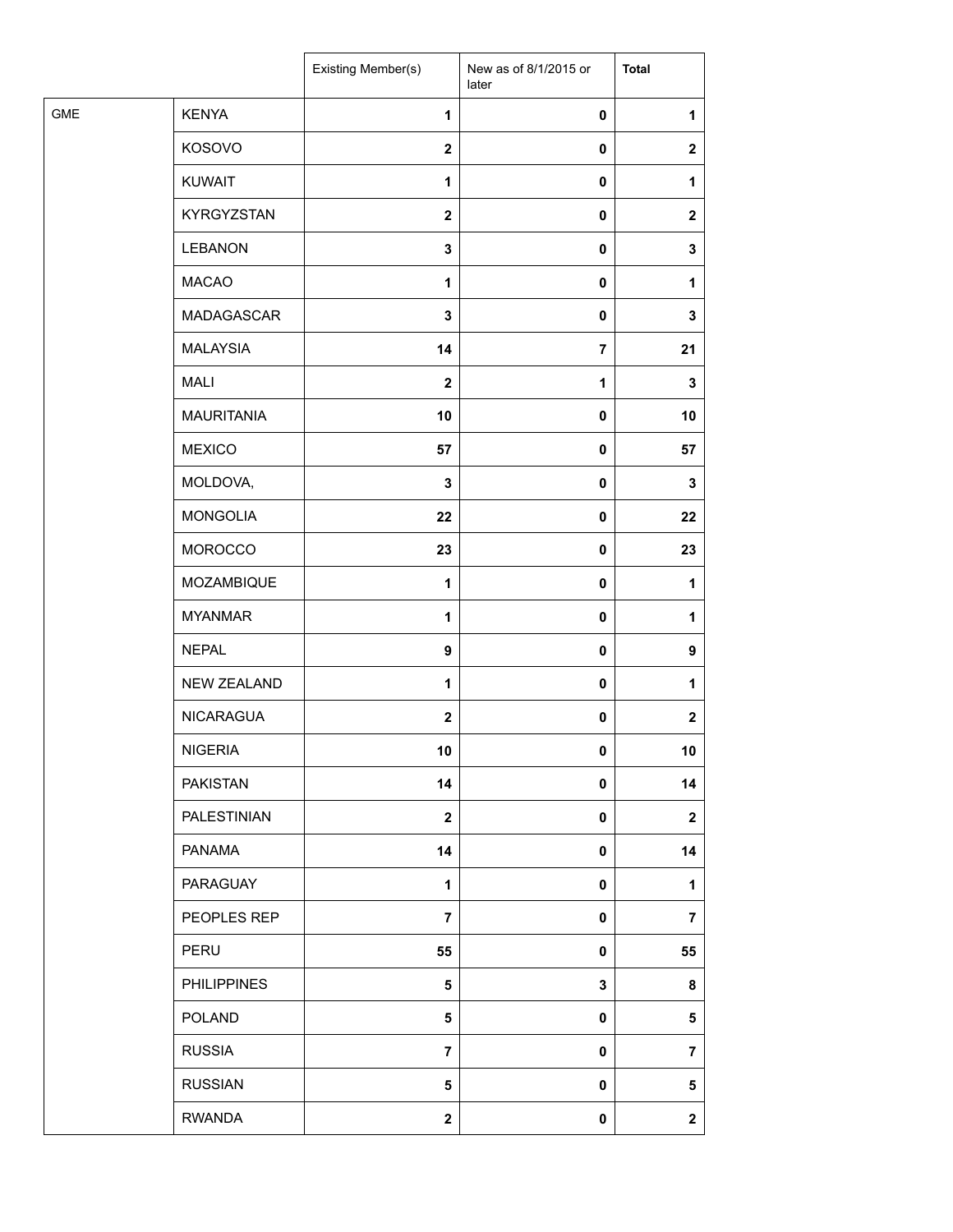|                  |                      | Existing Member(s)      | New as of 8/1/2015 or<br>later | <b>Total</b>   |
|------------------|----------------------|-------------------------|--------------------------------|----------------|
| <b>GME</b>       | SAUDI ARABIA         | $\mathbf{1}$            | 0                              | 1              |
|                  | <b>SERBIA</b>        | $\mathbf{1}$            | $\mathbf 0$                    | 1              |
|                  | <b>SLOVAKIA</b>      | $\mathbf{1}$            | 0                              | 1              |
|                  | SOUTH AFRICA         | $\mathbf 2$             | 0                              | $\mathbf{2}$   |
|                  | <b>SUDAN</b>         | $\overline{\mathbf{2}}$ | 0                              | $\mathbf{2}$   |
|                  | SWAZILAND            | $\mathbf{1}$            | 0                              | 1              |
|                  | <b>SYRIAN ARAB</b>   | $\mathbf 0$             | 1                              | 1              |
|                  | <b>TAIWAN ROC</b>    | $\overline{\mathbf{4}}$ | 0                              | 4              |
|                  | TANZANIA,            | 1                       | 0                              | 1              |
|                  | <b>THAILAND</b>      | 16                      | 0                              | 16             |
|                  | <b>TUNISIA</b>       | 10                      | 0                              | 10             |
|                  | <b>TURKEY</b>        | 15                      | 0                              | 15             |
|                  | <b>UKRAINE</b>       | 5                       | $\mathbf 0$                    | 5              |
|                  | <b>UNITED</b>        | $\mathbf{1}$            | $\mathbf 0$                    | 1              |
|                  | <b>United States</b> | 3                       | 0                              | 3              |
|                  | <b>UNITED</b>        | $\mathbf 2$             | 0                              | $\mathbf{2}$   |
|                  | <b>URUGUAY</b>       | 6                       | 0                              | 6              |
|                  | <b>UZBEKISTAN</b>    | $\mathbf{1}$            | 0                              | 1              |
|                  | VENEZUELA            | 12                      | 1                              | 13             |
|                  | VIETNAM              | 5                       | 1                              | 6              |
|                  | <b>YEMEN</b>         | 1                       | 0                              | 1              |
|                  | <b>Total</b>         | 928                     | 26                             | 954            |
| GME <sub>2</sub> | <b>United States</b> | 3                       | 0                              | 3              |
|                  | <b>AFGHANISTAN</b>   | $\mathbf{1}$            | 0                              | $\mathbf{1}$   |
|                  | <b>ALBANIA</b>       | $\overline{7}$          | 0                              | $\overline{7}$ |
|                  | ANGOLA               | 1                       | 0                              | $\mathbf{1}$   |
|                  | ARGENTINA            | 5                       | 0                              | 5              |
|                  | <b>ARMENIA</b>       | 1                       | 0                              | 1              |
|                  | AZERBAIJAN           | $\mathbf{1}$            | 0                              | $\mathbf{1}$   |
|                  | <b>BANGLADESH</b>    | 3                       | 0                              | 3              |
|                  | <b>BELARUS</b>       | 1                       | 0                              | $\mathbf 1$    |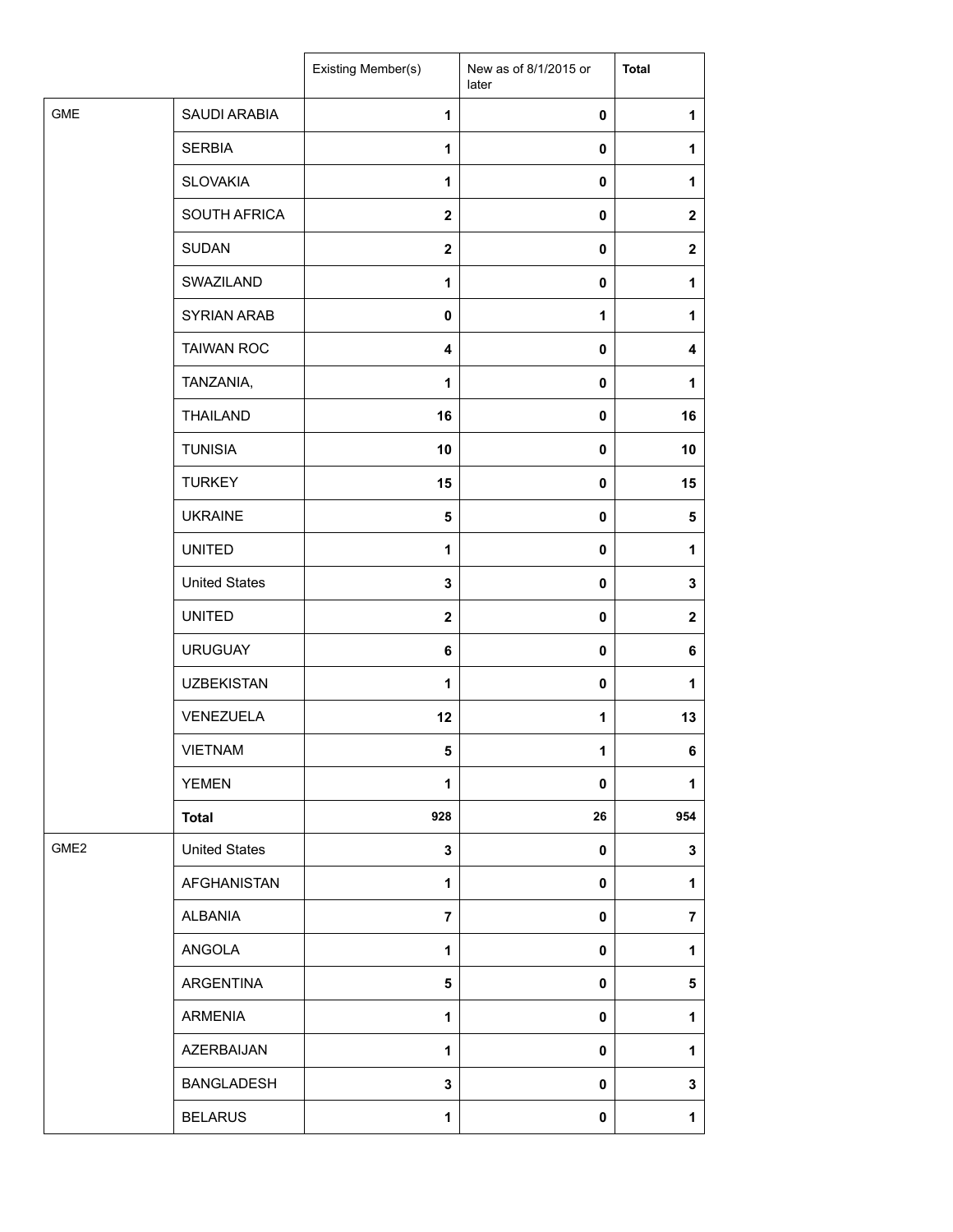|                  |                     | Existing Member(s) | New as of 8/1/2015 or<br>later | <b>Total</b>   |
|------------------|---------------------|--------------------|--------------------------------|----------------|
| GME <sub>2</sub> | <b>BOLIVIA</b>      | $\mathbf{2}$       | $\pmb{0}$                      | $\mathbf{2}$   |
|                  | <b>BRAZIL</b>       | 22                 | $\pmb{0}$                      | 22             |
|                  | <b>BURKINA FASO</b> | 1                  | $\pmb{0}$                      | 1              |
|                  | <b>CAMEROON</b>     | 1                  | $\pmb{0}$                      | 1              |
| <b>CHILE</b>     |                     | $\boldsymbol{2}$   | 1                              | 3              |
| <b>CHINA</b>     |                     | 49                 | $\mathbf{1}$                   | 50             |
|                  | <b>COLOMBIA</b>     | 11                 | $\pmb{0}$                      | 11             |
|                  | <b>COSTA RICA</b>   | $\overline{7}$     | $\pmb{0}$                      | $\overline{7}$ |
| <b>CUBA</b>      |                     | 1                  | $\pmb{0}$                      | 1              |
|                  | <b>DOMINICAN</b>    | $\mathbf 3$        | $\pmb{0}$                      | 3              |
|                  | <b>ECUADOR</b>      | 10                 | $\mathbf{1}$                   | 11             |
|                  | <b>EGYPT</b>        | $\mathbf{2}$       | $\pmb{0}$                      | $\mathbf{2}$   |
|                  | <b>GABON</b>        | $\mathbf{1}$       | $\pmb{0}$                      | 1              |
|                  | <b>GEORGIA</b>      | $\boldsymbol{2}$   | $\pmb{0}$                      | $\mathbf{2}$   |
|                  | <b>GERMANY</b>      | 1                  | $\pmb{0}$                      | 1              |
|                  | <b>GRENADA</b>      | $\mathbf{1}$       | $\pmb{0}$                      | 1              |
|                  | <b>GUATEMALA</b>    | $\mathbf{1}$       | $\pmb{0}$                      | 1              |
|                  | <b>HONDURAS</b>     | 1                  | $\pmb{0}$                      | 1              |
|                  | <b>HONG KONG</b>    | $\mathbf{1}$       | $\pmb{0}$                      | 1              |
| <b>INDIA</b>     |                     | 22                 | $\mathbf 0$                    | 22             |
|                  | <b>INDONESIA</b>    | 5                  | $\pmb{0}$                      | 5              |
| <b>IRAQ</b>      |                     | $\mathbf{1}$       | $\pmb{0}$                      | 1              |
|                  | <b>JORDAN</b>       | 3                  | $\pmb{0}$                      | 3              |
|                  | KAZAKHSTAN          | $\mathbf 2$        | $\pmb{0}$                      | $\mathbf{2}$   |
|                  | KOSOVO              | $\mathbf{1}$       | $\pmb{0}$                      | 1              |
|                  | LATVIA              | 1                  | 0                              | 1              |
|                  | <b>LEBANON</b>      | $\mathbf 3$        | $\pmb{0}$                      | 3              |
|                  | LITHUANIA           | $\mathbf{1}$       | $\pmb{0}$                      | 1              |
|                  | MADAGASCAR          | $\mathbf{1}$       | $\pmb{0}$                      | 1              |
|                  | <b>MALAYSIA</b>     | $\overline{7}$     | $\pmb{0}$                      | 7              |
|                  | <b>MALDIVES</b>     | $\mathbf{1}$       | $\pmb{0}$                      | 1              |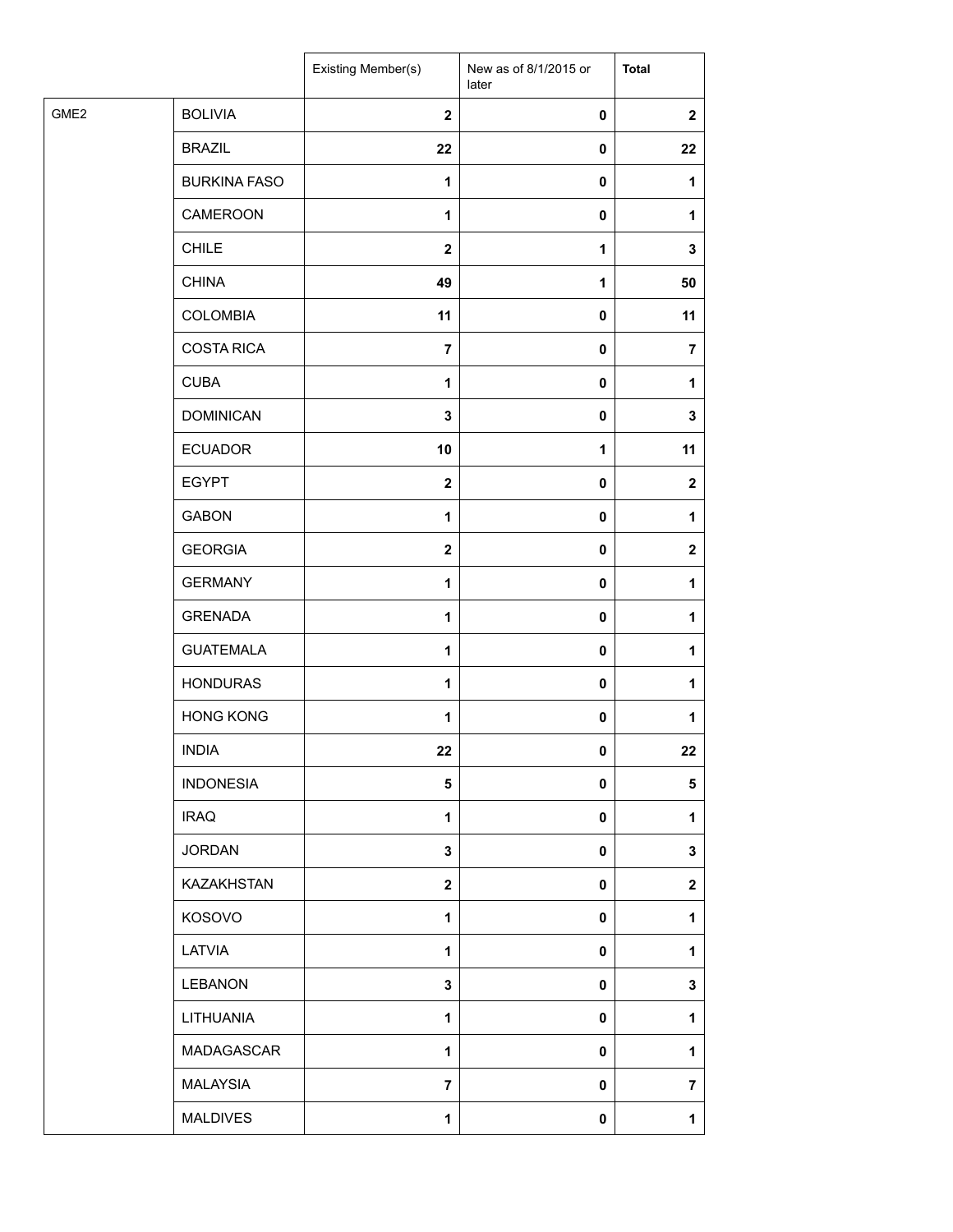|                                     | Existing Member(s)      | New as of 8/1/2015 or<br>later | <b>Total</b> |
|-------------------------------------|-------------------------|--------------------------------|--------------|
| GME <sub>2</sub><br><b>MARSHALL</b> | $\mathbf{1}$            | 0                              | 1            |
| <b>MAURITIUS</b>                    | $\mathbf{1}$            | 0                              | 1            |
| <b>MEXICO</b>                       | 27                      | 0                              | 27           |
| <b>MONGOLIA</b>                     | 6                       | 0                              | 6            |
| MOROCCO                             | $\mathbf{2}$            | 1                              | 3            |
| <b>NEPAL</b>                        | $\mathbf 2$             | 0                              | $\mathbf{2}$ |
| <b>NIGER</b>                        | $\mathbf{1}$            | 0                              | 1            |
| <b>NIGERIA</b>                      | 5                       | 1                              | 6            |
| <b>PAKISTAN</b>                     | $\sqrt{5}$              | 0                              | $\sqrt{5}$   |
| <b>PANAMA</b>                       | $\overline{\mathbf{2}}$ | 0                              | $\mathbf{2}$ |
| PARAGUAY                            | 1                       | 0                              | 1            |
| PEOPLES REP                         | $\overline{\mathbf{2}}$ | 0                              | $\mathbf{2}$ |
| PERU                                | $\sqrt{5}$              | 0                              | $\sqrt{5}$   |
| <b>PHILIPPINES</b>                  | 9                       | $\pmb{0}$                      | 9            |
| <b>POLAND</b>                       | $\sqrt{5}$              | 0                              | 5            |
| <b>ROMANIA</b>                      | $\mathbf{1}$            | 0                              | 1            |
| <b>RUSSIA</b>                       | $\mathbf{1}$            | 0                              | 1            |
| <b>RUSSIAN</b>                      | $\mathbf 3$             | 0                              | 3            |
| SENEGAL                             | $\mathbf{1}$            | $\pmb{0}$                      | 1            |
| SIERRA LEONE                        | 1                       | $\mathbf{0}$                   | 1            |
| <b>SURINAME</b>                     | 1                       | 0                              | 1            |
| <b>SYRIAN ARAB</b>                  | $\mathbf{1}$            | 0                              | 1            |
| <b>TAIWAN ROC</b>                   | $\mathbf{2}$            | 0                              | $\mathbf 2$  |
| <b>TAJIKISTAN</b>                   | $\mathbf{2}$            | 0                              | $\mathbf 2$  |
| THAILAND                            | 15                      | 0                              | 15           |
| <b>TUNISIA</b>                      | $\mathbf{2}$            | 0                              | $\mathbf 2$  |
| <b>TURKEY</b>                       | 23                      | 0                              | 23           |
| <b>UNITED</b>                       | $\mathbf{1}$            | 0                              | $\mathbf{1}$ |
| <b>United States</b>                | 1                       | 0                              | 1            |
| <b>UNITED</b>                       | 3                       | 0                              | 3            |
| <b>URUGUAY</b>                      | $\mathbf 3$             | 0                              | 3            |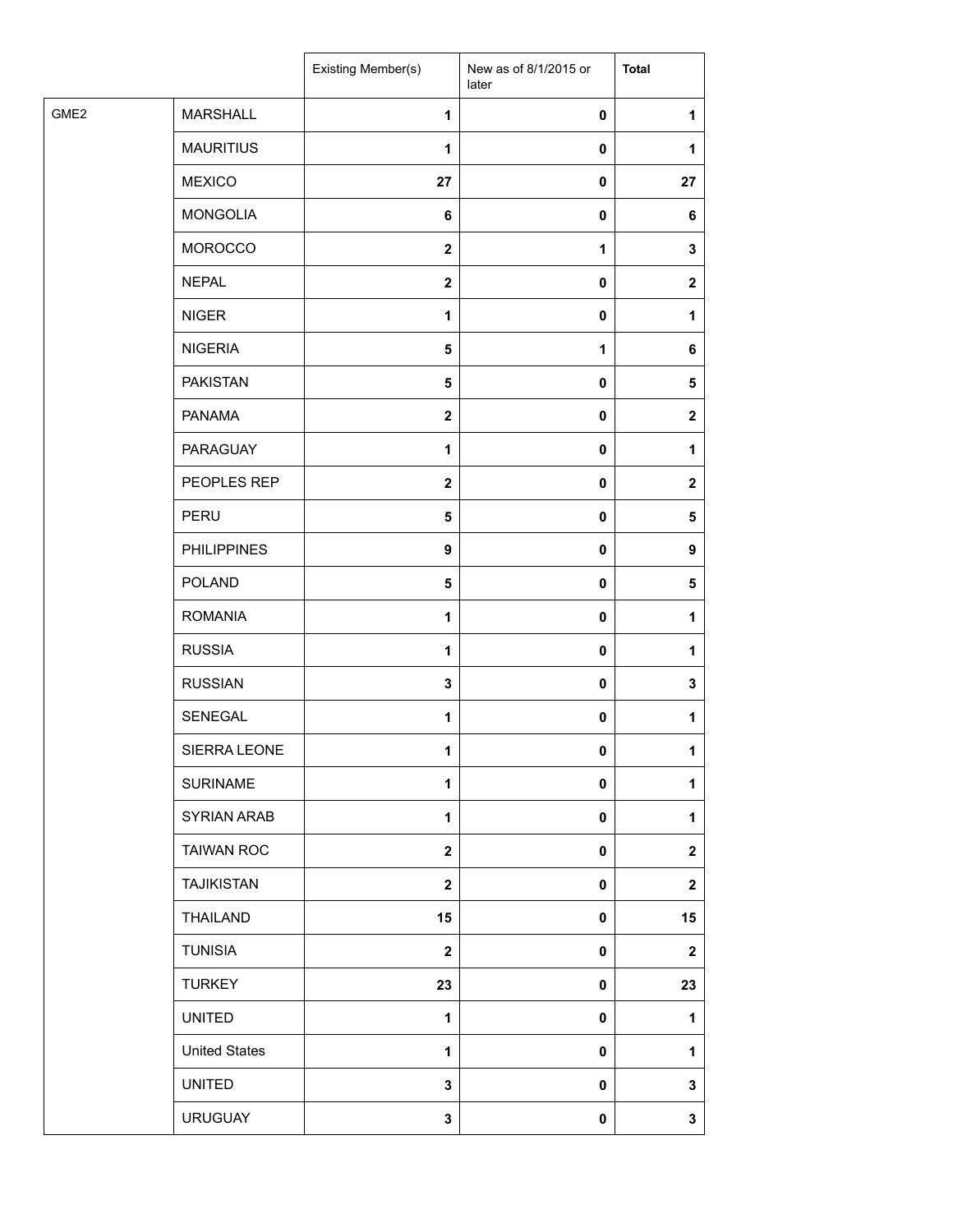|                  |                      | Existing Member(s)      | New as of 8/1/2015 or<br>later | <b>Total</b>   |
|------------------|----------------------|-------------------------|--------------------------------|----------------|
| GME <sub>2</sub> | <b>UZBEKISTAN</b>    | 19                      | $\pmb{0}$                      | 19             |
|                  | VANUATU              | 1                       | $\pmb{0}$                      | 1              |
|                  | VENEZUELA            | $\mathbf{2}$            | $\mathbf 0$                    | $\mathbf{2}$   |
|                  | <b>VIET NAM</b>      | 1                       | $\pmb{0}$                      | 1              |
|                  | <b>VIETNAM</b>       | $\mathbf 3$             | 0                              | 3              |
|                  | <b>YEMEN</b>         | 1                       | $\pmb{0}$                      | 1              |
|                  | <b>Total</b>         | 352                     | 5                              | 357            |
| <b>IND</b>       | <b>United States</b> | 3,502                   | 41                             | 3,543          |
|                  | <b>AFGHANISTAN</b>   | $\mathbf{1}$            | $\pmb{0}$                      | 1              |
|                  | <b>ARGENTINA</b>     | 1                       | $\pmb{0}$                      | 1              |
|                  | <b>AUSTRALIA</b>     | 25                      | 1                              | 26             |
|                  | <b>BAHRAIN</b>       | $\mathbf{1}$            | $\pmb{0}$                      | 1              |
|                  | <b>BELGIUM</b>       | $\boldsymbol{2}$        | 0                              | $\mathbf{2}$   |
|                  | <b>BERMUDA</b>       | 1                       | $\pmb{0}$                      | 1              |
|                  | <b>BRAZIL</b>        | 6                       | $\pmb{0}$                      | 6              |
|                  | CANADA               | 372                     | $\mathbf 1$                    | 373            |
|                  | <b>CHINA</b>         | $\overline{7}$          | $\pmb{0}$                      | $\overline{7}$ |
|                  | <b>COLOMBIA</b>      | $\mathbf{2}$            | $\pmb{0}$                      | $\mathbf{2}$   |
|                  | Congo, The           | 1                       | 0                              | 1              |
|                  | <b>COSTA RICA</b>    | 3                       | $\pmb{0}$                      | 3              |
|                  | <b>CYPRUS</b>        | 1                       | $\pmb{0}$                      | 1              |
|                  | <b>CZECH</b>         | $\mathbf{2}$            | $\mathbf 0$                    | $\mathbf{2}$   |
|                  | <b>DENMARK</b>       | $\boldsymbol{2}$        | 0                              | $\mathbf{2}$   |
|                  | <b>DOMINICAN</b>     | $\mathbf{2}$            | $\mathbf 0$                    | $\mathbf{2}$   |
|                  | <b>ECUADOR</b>       | 5                       | 0                              | 5              |
|                  | <b>FINLAND</b>       | 1                       | 0                              | 1              |
|                  | <b>FRANCE</b>        | $\overline{\mathbf{4}}$ | $\pmb{0}$                      | 4              |
|                  | <b>GERMANY</b>       | 6                       | 0                              | 6              |
|                  | <b>GREECE</b>        | $\overline{\mathbf{4}}$ | 0                              | 4              |
|                  | <b>HONG KONG</b>     | 11                      | 0                              | 11             |
|                  | <b>HONG KONG</b>     | 4                       | 0                              | 4              |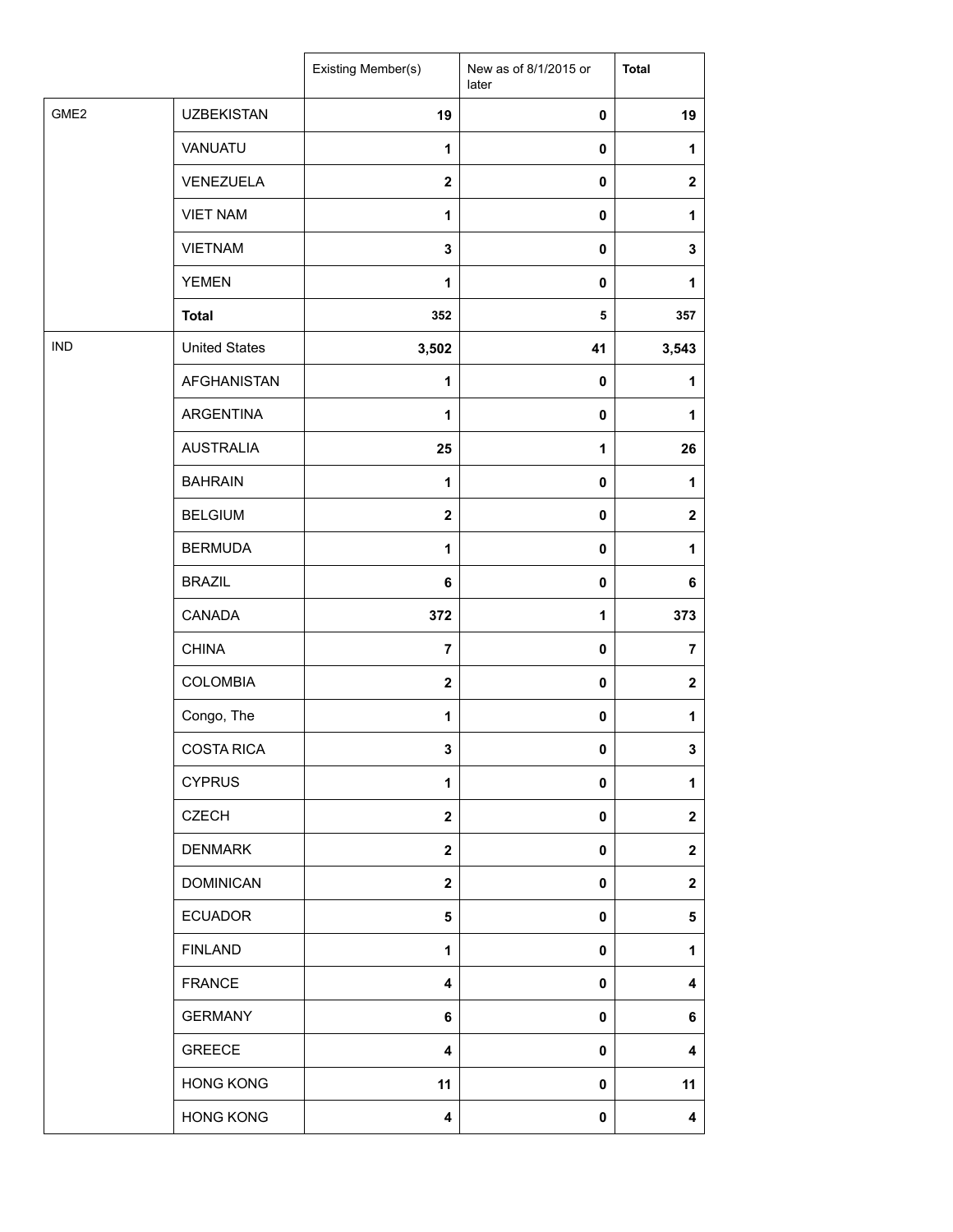|            |                    | Existing Member(s)      | New as of 8/1/2015 or<br>later | <b>Total</b>     |
|------------|--------------------|-------------------------|--------------------------------|------------------|
| <b>IND</b> | <b>HUNGARY</b>     | $\overline{\mathbf{2}}$ | 0                              | $\mathbf 2$      |
|            | <b>ICELAND</b>     | $\mathbf{1}$            | $\pmb{0}$                      | 1                |
|            | <b>INDIA</b>       | 1                       | $\pmb{0}$                      | 1                |
|            | <b>IRAQ</b>        | $\overline{\mathbf{2}}$ | $\pmb{0}$                      | $\mathbf 2$      |
|            | <b>IRELAND</b>     | $\boldsymbol{2}$        | 0                              | $\boldsymbol{2}$ |
|            | <b>ISRAEL</b>      | 6                       | $\pmb{0}$                      | 6                |
|            | <b>ITALY</b>       | $\overline{7}$          | $\pmb{0}$                      | $\overline{7}$   |
|            | <b>JAPAN</b>       | 220                     | $\mathbf 2$                    | 222              |
|            | Korea, Dem         | 1                       | $\pmb{0}$                      | 1                |
|            | Korea, Rebublic    | $\overline{\mathbf{5}}$ | 0                              | 5                |
|            | KOREA,             | $\overline{\mathbf{5}}$ | 0                              | 5                |
|            | <b>KUWAIT</b>      | $\mathbf 3$             | $\pmb{0}$                      | $\mathbf 3$      |
|            | <b>LEBANON</b>     | 1                       | $\pmb{0}$                      | 1                |
|            | <b>MACAO</b>       | $\overline{\mathbf{2}}$ | 0                              | $\mathbf{2}$     |
|            | <b>MALAYSIA</b>    | $\mathbf{2}$            | 0                              | $\mathbf{2}$     |
|            | <b>MEXICO</b>      | 12                      | 0                              | 12               |
|            | MOROCCO            | $\mathbf{1}$            | $\pmb{0}$                      | 1                |
|            | <b>MYANMAR</b>     | 1                       | $\pmb{0}$                      | 1                |
|            | NETHERLAND         | $\boldsymbol{2}$        | $\pmb{0}$                      | $\mathbf 2$      |
|            | <b>NEW ZEALAND</b> | 8                       | 0                              | 8                |
|            | <b>NIGERIA</b>     | $\mathbf 3$             | 0                              | 3                |
|            | <b>NORWAY</b>      | $\mathbf 3$             | 0                              | 3                |
|            | <b>OMAN</b>        | 3                       | 0                              | $\mathbf{3}$     |
|            | <b>PAKISTAN</b>    | $\mathbf{2}$            | 0                              | $\mathbf 2$      |
|            | Puerto Rico        | 10                      | $\pmb{0}$                      | 10               |
|            | QATAR              | 16                      | 0                              | 16               |
|            | <b>RUSSIAN</b>     | 1                       | 0                              | 1                |
|            | SAUDI ARABIA       | 14                      | 0                              | 14               |
|            | <b>SERBIA</b>      | $\mathbf{1}$            | 0                              | 1                |
|            | SINGAPORE          | 3                       | 0                              | 3                |
|            | SOUTH AFRICA       | $\mathbf 2$             | 0                              | $\mathbf 2$      |
|            |                    |                         |                                |                  |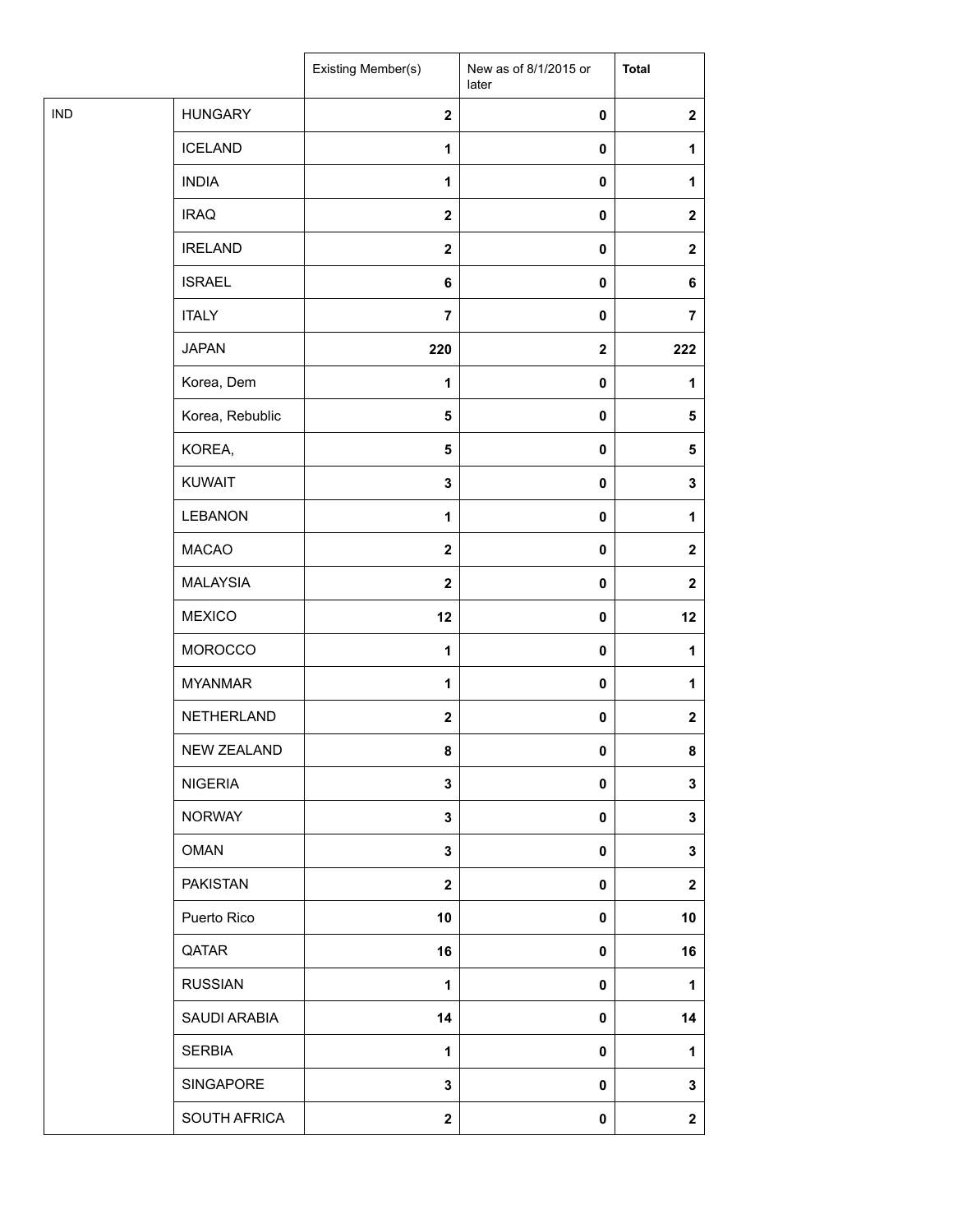|                  |                      | Existing Member(s) | New as of 8/1/2015 or<br>later | <b>Total</b>            |
|------------------|----------------------|--------------------|--------------------------------|-------------------------|
| <b>IND</b>       | SOUTH KOREA          | 12                 | $\pmb{0}$                      | 12                      |
|                  | <b>SPAIN</b>         | 5                  | $\mathbf 0$                    | ${\bf 5}$               |
|                  | SWEDEN               | 6                  | 0                              | 6                       |
|                  | SWITZERLAND          | 1                  | 0                              | 1                       |
|                  | <b>TAIWAN</b>        | 9                  | 0                              | $\boldsymbol{9}$        |
|                  | <b>TAIWAN ROC</b>    | 5                  | 0                              | ${\bf 5}$               |
|                  | <b>THAILAND</b>      | $\mathbf{2}$       | $\pmb{0}$                      | $\overline{\mathbf{2}}$ |
|                  | <b>TURKEY</b>        | 1                  | $\mathbf 0$                    | 1                       |
|                  | <b>UGANDA</b>        | 1                  | $\mathbf 0$                    | 1                       |
|                  | UNITED ARAB          | 34                 | 0                              | 34                      |
|                  | <b>UNITED</b>        | 12                 | $\pmb{0}$                      | 12                      |
|                  | <b>United States</b> | $\boldsymbol{9}$   | $\overline{7}$                 | 16                      |
|                  | <b>UNITED</b>        | 154                | 12                             | 166                     |
|                  | <b>VIET NAM</b>      | $\mathbf{2}$       | $\mathbf 0$                    | $\mathbf{2}$            |
|                  | <b>Total</b>         | 4,561              | 64                             | 4,625                   |
| IND <sub>2</sub> | <b>United States</b> | 1,654              | $\mathbf{2}$                   | 1,656                   |
|                  | <b>AUSTRALIA</b>     | 16                 | 0                              | 16                      |
|                  | <b>AUSTRIA</b>       | $\mathbf{2}$       | $\pmb{0}$                      | $\boldsymbol{2}$        |
|                  | <b>BAHRAIN</b>       | 3                  | 0                              | $\mathbf 3$             |
|                  | <b>BENIN</b>         | 1                  | $\mathbf 0$                    | 1                       |
|                  | <b>BOLIVIA</b>       | $\mathbf{1}$       | $\mathbf 0$                    | 1                       |
|                  | <b>BRAZIL</b>        | 4                  | $\mathbf 0$                    | 4                       |
|                  | CANADA               | 99                 | $\mathbf 0$                    | 99                      |
|                  | CAYMAN               | 1                  | $\mathbf 0$                    | 1                       |
|                  | <b>CHINA</b>         | 4                  | 0                              | 4                       |
|                  | <b>COLOMBIA</b>      | $\mathbf{2}$       | 0                              | $\mathbf{2}$            |
|                  | <b>COSTA RICA</b>    | 1                  | 0                              | 1                       |
|                  | <b>CYPRUS</b>        | 1                  | $\mathbf 0$                    | 1                       |
|                  | <b>FINLAND</b>       | $\mathbf{1}$       | 0                              | 1                       |
|                  | <b>FRANCE</b>        | 1                  | 0                              | 1                       |
|                  | <b>GERMANY</b>       | $\overline{7}$     | 0                              | $\bf 7$                 |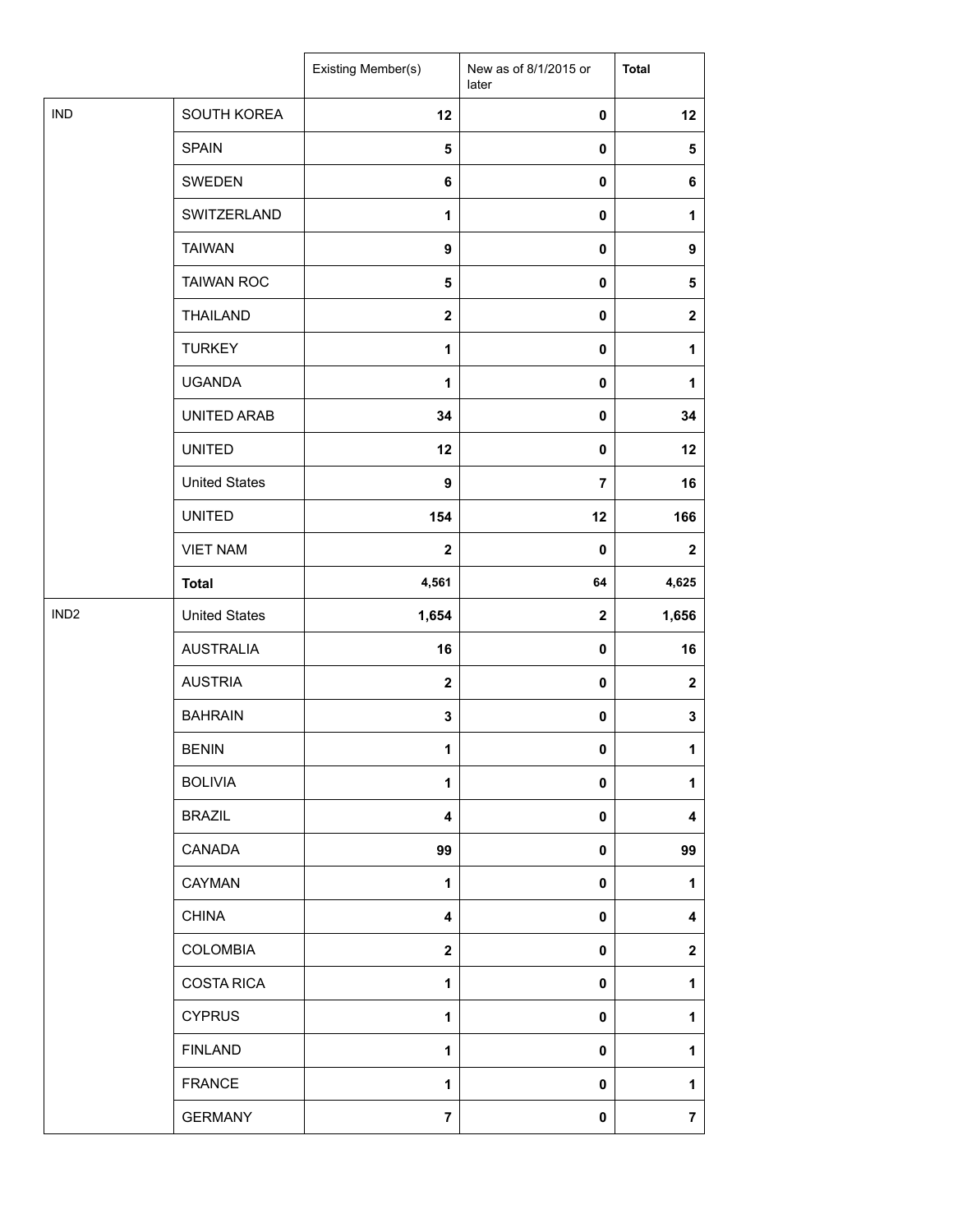|                  |                    | Existing Member(s)      | New as of 8/1/2015 or<br>later | <b>Total</b>     |
|------------------|--------------------|-------------------------|--------------------------------|------------------|
| IND <sub>2</sub> | <b>GREECE</b>      | $\mathbf{1}$            | $\pmb{0}$                      | 1                |
|                  | <b>HONG KONG</b>   | $\overline{\mathbf{5}}$ | $\pmb{0}$                      | 5                |
|                  | <b>HONG KONG</b>   | $\overline{7}$          | 0                              | $\overline{7}$   |
|                  | <b>INDIA</b>       | $\mathbf 3$             | 0                              | 3                |
|                  | <b>ITALY</b>       | 4                       | $\pmb{0}$                      | 4                |
|                  | <b>JAPAN</b>       | 95                      | 0                              | 95               |
|                  | KAZAKHSTAN         | $\mathbf{1}$            | $\pmb{0}$                      | 1                |
|                  | Korea, Rebublic    | $\mathbf 3$             | $\pmb{0}$                      | 3                |
|                  | KOREA,             | 5                       | 0                              | 5                |
|                  | <b>KUWAIT</b>      | $\overline{\mathbf{5}}$ | 0                              | $\sqrt{5}$       |
|                  | Lao People's       | $\mathbf 1$             | 0                              | 1                |
|                  | <b>LEBANON</b>     | $\mathbf{1}$            | 0                              | 1                |
|                  | <b>MACAO</b>       | 4                       | $\pmb{0}$                      | 4                |
|                  | <b>MALAYSIA</b>    | $\mathbf 3$             | 0                              | 3                |
|                  | <b>MARTINIQUE</b>  | $\mathbf 1$             | 0                              | $\mathbf{1}$     |
|                  | NETHERLAND         | $\mathbf 1$             | $\pmb{0}$                      | 1                |
|                  | <b>NEW</b>         | $\mathbf{1}$            | 0                              | 1                |
|                  | <b>NEW ZEALAND</b> | $\mathbf{2}$            | 0                              | $\boldsymbol{2}$ |
|                  | <b>NIGERIA</b>     | $\mathbf{2}$            | 0                              | $\mathbf 2$      |
|                  | <b>NORWAY</b>      | 1                       | $\mathbf 0$                    | 1                |
|                  | <b>OMAN</b>        | 1                       | 0                              | 1                |
|                  | QATAR              | 15                      | 0                              | 15               |
|                  | <b>RUSSIAN</b>     | $\mathbf{1}$            | $\mathbf 0$                    | 1                |
|                  | SAUDI ARABIA       | 11                      | 0                              | 11               |
|                  | SINGAPORE          | $\mathbf{2}$            | 0                              | $\mathbf 2$      |
|                  | <b>SLOVAKIA</b>    | $\mathbf{2}$            | 0                              | $\mathbf{2}$     |
|                  | SOUTH KOREA        | 4                       | 0                              | 4                |
|                  | <b>SPAIN</b>       | $\mathbf{2}$            | 0                              | $\mathbf{2}$     |
|                  | SWITZERLAND        | $\mathbf{2}$            | 0                              | $\mathbf{2}$     |
|                  | <b>TAIWAN</b>      | 6                       | 0                              | 6                |
|                  | <b>TAIWAN ROC</b>  | $\mathbf{1}$            | 0                              | $\mathbf{1}$     |
|                  |                    |                         |                                |                  |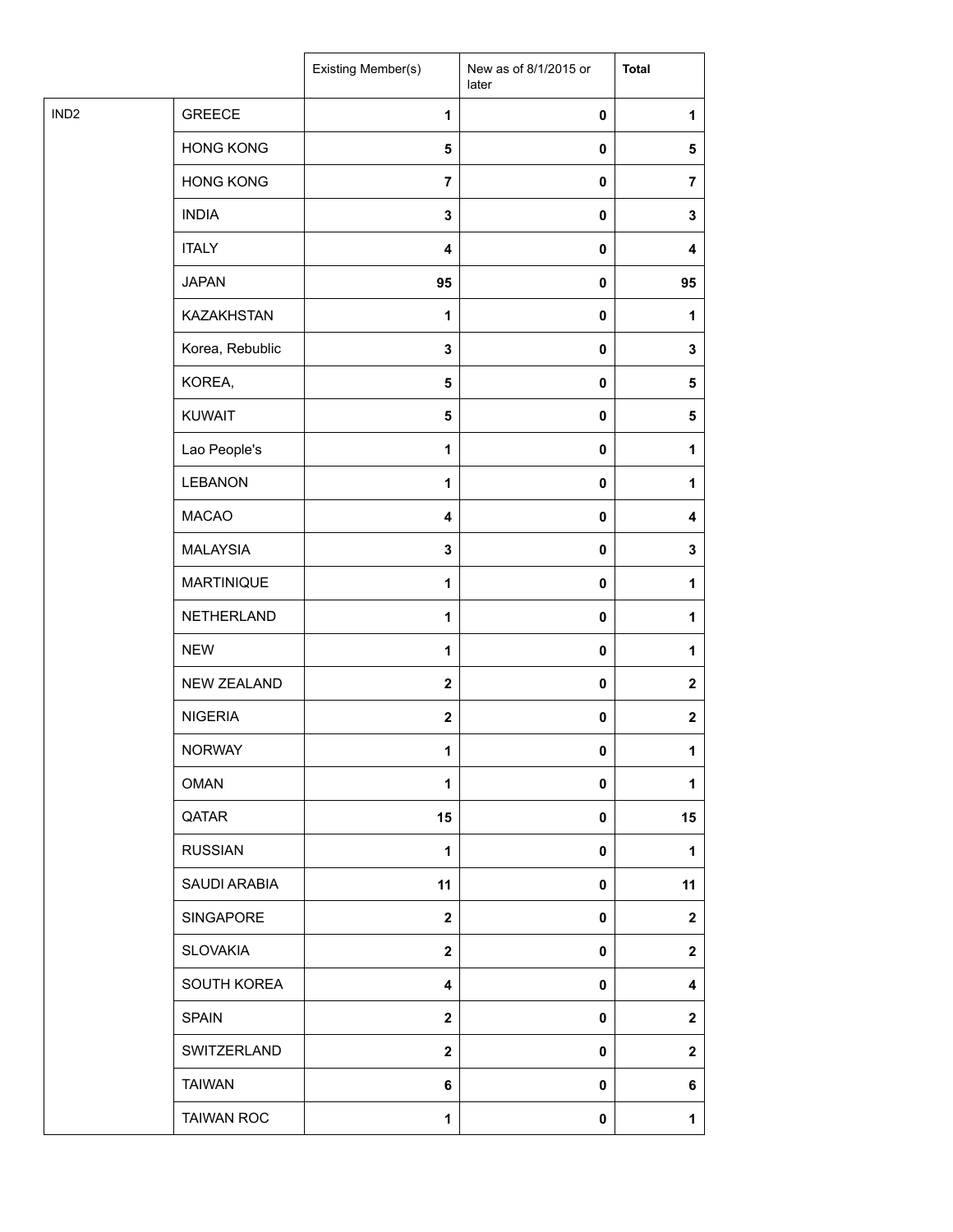|                  |                      | Existing Member(s) | New as of 8/1/2015 or<br>later | <b>Total</b>     |
|------------------|----------------------|--------------------|--------------------------------|------------------|
| IND <sub>2</sub> | <b>THAILAND</b>      | $\mathbf{2}$       | $\pmb{0}$                      | $\mathbf{2}$     |
|                  | TRINIDAD AND         | $\mathbf{1}$       | $\mathbf 0$                    | 1                |
|                  | <b>TURKEY</b>        | $\mathbf 2$        | $\mathbf{1}$                   | $\mathbf 3$      |
|                  | <b>UKRAINE</b>       | 1                  | $\mathbf 0$                    | 1                |
|                  | UNITED ARAB          | 10                 | $\pmb{0}$                      | 10               |
|                  | <b>UNITED</b>        | 8                  | $\pmb{0}$                      | 8                |
|                  | <b>UNITED</b>        | 60                 | ${\bf 5}$                      | 65               |
|                  | <b>URUGUAY</b>       | $\mathbf 2$        | $\pmb{0}$                      | $\boldsymbol{2}$ |
|                  | VENEZUELA            | 1                  | $\pmb{0}$                      | 1                |
|                  | <b>Total</b>         | 2,078              | 8                              | 2,086            |
| LIF              | <b>United States</b> | 41                 | $\mathbf 0$                    | 41               |
|                  | <b>AUSTRALIA</b>     | $\mathbf{1}$       | $\pmb{0}$                      | 1                |
|                  | CANADA               | $\mathbf 2$        | $\mathbf 0$                    | $\mathbf{2}$     |
|                  | <b>EGYPT</b>         | $\mathbf{1}$       | $\mathbf 0$                    | 1                |
|                  | <b>ISRAEL</b>        | $\mathbf{1}$       | $\pmb{0}$                      | 1                |
|                  | <b>JAPAN</b>         | 1                  | $\pmb{0}$                      | 1                |
|                  | UNITED ARAB          | $\mathbf{1}$       | $\pmb{0}$                      | 1                |
|                  | <b>UNITED</b>        | $\mathbf 2$        | $\mathbf 0$                    | $\boldsymbol{2}$ |
|                  | <b>UNITED</b>        | 1                  | $\pmb{0}$                      | 1                |
|                  | <b>Total</b>         | 51                 | 0                              | 51               |
| NT               | <b>United States</b> | 448                | 14                             | 462              |
|                  | <b>AUSTRALIA</b>     | 3                  | $\mathbf 0$                    | $\mathbf 3$      |
|                  | CANADA               | 27                 | $\mathbf 0$                    | 27               |
|                  | <b>CHINA</b>         | $\mathbf{3}$       | 0                              | $\mathbf 3$      |
|                  | COLOMBIA             | 1                  | $\pmb{0}$                      | 1                |
|                  | <b>ECUADOR</b>       | $\mathbf{1}$       | $\mathbf 0$                    | 1                |
|                  | <b>GREECE</b>        | $\mathbf{1}$       | $\mathbf 0$                    | 1                |
|                  | <b>GUAM</b>          | 1                  | $\mathbf 0$                    | 1                |
|                  | <b>HONG KONG</b>     | $\mathbf{1}$       | $\mathbf 0$                    | 1                |
|                  | <b>ITALY</b>         | 1                  | 0                              | 1                |
|                  | <b>JAPAN</b>         | 13                 | $\mathbf{1}$                   | 14               |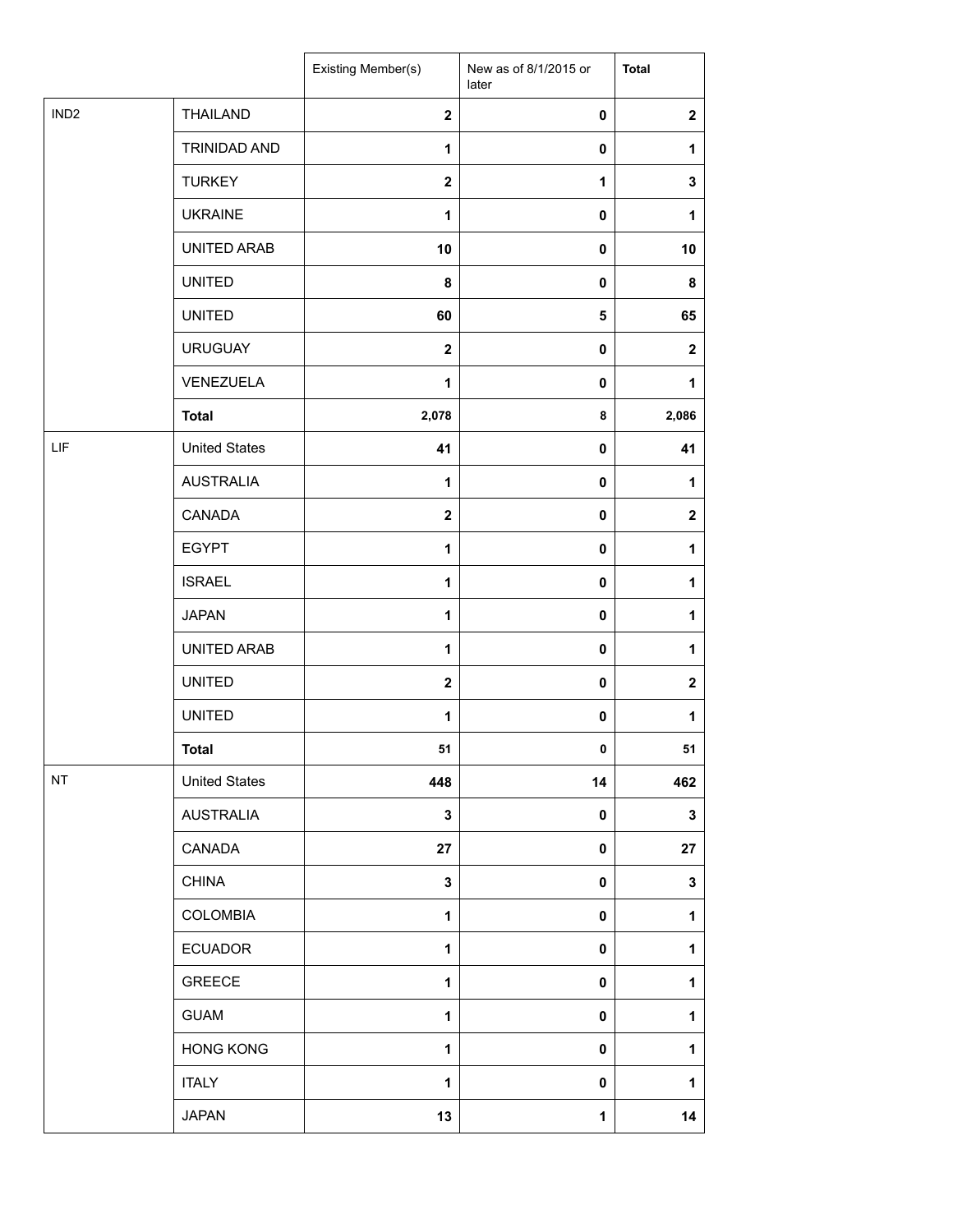|                 |                      | Existing Member(s)      | New as of 8/1/2015 or<br>later | <b>Total</b>            |
|-----------------|----------------------|-------------------------|--------------------------------|-------------------------|
| NT              | KOREA,               | 1                       | $\pmb{0}$                      | 1                       |
|                 | <b>MALAYSIA</b>      | $\mathbf{1}$            | $\pmb{0}$                      | 1                       |
|                 | <b>MARTINIQUE</b>    | $\mathbf{1}$            | $\pmb{0}$                      | 1                       |
|                 | NEW ZEALAND          | 1                       | $\pmb{0}$                      | 1                       |
|                 | PERU                 | $\mathbf 2$             | $\pmb{0}$                      | $\mathbf{2}$            |
|                 | Puerto Rico          | $\mathbf{1}$            | $\pmb{0}$                      | 1                       |
|                 | QATAR                | $\mathbf 2$             | $\pmb{0}$                      | $\mathbf{2}$            |
|                 | <b>RUSSIA</b>        | $\overline{\mathbf{2}}$ | $\pmb{0}$                      | $\mathbf{2}$            |
|                 | SAUDI ARABIA         | 5                       | $\pmb{0}$                      | 5                       |
|                 | <b>SLOVAKIA</b>      | 1                       | $\pmb{0}$                      | 1                       |
|                 | SOUTH KOREA          | $\overline{\mathbf{2}}$ | $\pmb{0}$                      | $\mathbf 2$             |
|                 | <b>SPAIN</b>         | $\mathbf{1}$            | $\pmb{0}$                      | 1                       |
|                 | SWEDEN               | 1                       | $\pmb{0}$                      | 1                       |
|                 | <b>THAILAND</b>      | $\mathbf{1}$            | $\pmb{0}$                      | 1                       |
|                 | <b>TURKEY</b>        | $\mathbf{1}$            | $\pmb{0}$                      | 1                       |
|                 | <b>UNITED</b>        | 4                       | $\pmb{0}$                      | 4                       |
|                 | <b>United States</b> | $\mathbf{1}$            | $\pmb{0}$                      | 1                       |
|                 | <b>UNITED</b>        | 42                      | $\overline{7}$                 | 49                      |
|                 | <b>Total</b>         | 570                     | 22                             | 592                     |
| NT <sub>2</sub> | <b>United States</b> | 347                     | 8                              | 355                     |
|                 | <b>AUSTRALIA</b>     | 5                       | 0                              | 5                       |
|                 | CANADA               | $\overline{7}$          | $\mathbf 0$                    | $\overline{\mathbf{7}}$ |
|                 | <b>CHINA</b>         | 1                       | $\pmb{0}$                      | 1                       |
|                 | <b>GERMANY</b>       | $\mathbf{1}$            | $\pmb{0}$                      | 1                       |
|                 | <b>HONG KONG</b>     | $\overline{\mathbf{2}}$ | 0                              | $\mathbf 2$             |
|                 | <b>HONG KONG</b>     | 1                       | $\pmb{0}$                      | 1                       |
|                 | <b>ITALY</b>         | 1                       | $\pmb{0}$                      | 1                       |
|                 | <b>JAPAN</b>         | 9                       | $\pmb{0}$                      | 9                       |
|                 | KOREA,               | $\overline{\mathbf{2}}$ | $\pmb{0}$                      | $\mathbf 2$             |
|                 | <b>KUWAIT</b>        | 1                       | 0                              | 1                       |
|                 | <b>MACAO</b>         | $\mathbf{1}$            | 0                              | $\mathbf{1}$            |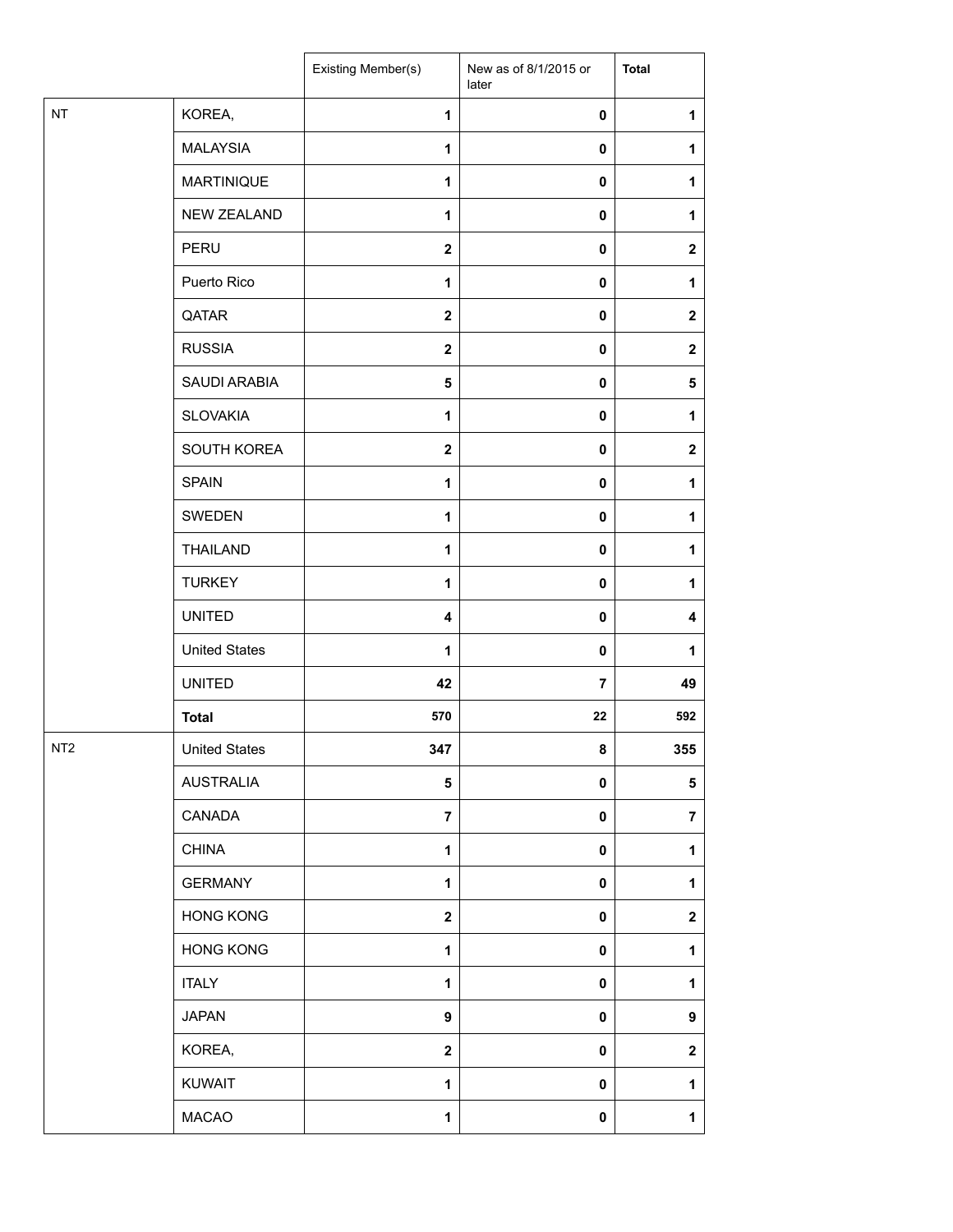|                 |                      | Existing Member(s)      | New as of 8/1/2015 or<br>later | <b>Total</b>   |
|-----------------|----------------------|-------------------------|--------------------------------|----------------|
| NT <sub>2</sub> | SAUDI ARABIA         | 1                       | $\pmb{0}$                      | 1              |
|                 | SINGAPORE            | $\mathbf{1}$            | $\pmb{0}$                      | 1              |
|                 | SOUTH KOREA          | 1                       | $\pmb{0}$                      | 1              |
|                 | SWITZERLAND          | $\mathbf{1}$            | $\mathbf 0$                    | 1              |
|                 | <b>TAIWAN</b>        | $\boldsymbol{2}$        | $\mathbf 0$                    | $\mathbf{2}$   |
|                 | <b>UNITED</b>        | 15                      | $\mathbf{2}$                   | 17             |
|                 | <b>Total</b>         | 399                     | 10                             | 409            |
| <b>PTR</b>      | <b>United States</b> | 355                     | $\mathbf 3$                    | 358            |
|                 | <b>AUSTRALIA</b>     | 3                       | $\pmb{0}$                      | 3              |
|                 | <b>BRAZIL</b>        | $\overline{\mathbf{4}}$ | $\pmb{0}$                      | 4              |
|                 | CANADA               | 27                      | $\mathbf 0$                    | 27             |
|                 | CAYMAN               | 1                       | $\pmb{0}$                      | 1              |
|                 | <b>CHILE</b>         | 1                       | $\pmb{0}$                      | 1              |
|                 | <b>CHINA</b>         | 4                       | 0                              | 4              |
|                 | <b>CZECH</b>         | $\boldsymbol{2}$        | $\pmb{0}$                      | $\mathbf 2$    |
|                 | <b>DOMINICAN</b>     | $\mathbf{1}$            | $\pmb{0}$                      | $\mathbf{1}$   |
|                 | <b>ECUADOR</b>       | $\overline{7}$          | $\pmb{0}$                      | $\overline{7}$ |
|                 | <b>GEORGIA</b>       | 1                       | $\mathbf 0$                    | 1              |
|                 | <b>GERMANY</b>       | $\mathbf 2$             | $\pmb{0}$                      | $\mathbf 2$    |
|                 | <b>GREECE</b>        | $\mathbf{1}$            | $\pmb{0}$                      | $\mathbf 1$    |
|                 | <b>INDONESIA</b>     | 1                       | $\pmb{0}$                      | 1              |
|                 | <b>IRAQ</b>          | $\mathbf{1}$            | $\pmb{0}$                      | 1              |
|                 | <b>ISRAEL</b>        | $\mathbf{1}$            | $\mathbf 0$                    | 1              |
|                 | <b>JAPAN</b>         | 9                       | $\mathbf 0$                    | 9              |
|                 | <b>MACAO</b>         | $\mathbf 0$             | 1                              | 1              |
|                 | <b>MEXICO</b>        | $\mathbf 2$             | 0                              | $\mathbf{2}$   |
|                 | <b>NEPAL</b>         | 1                       | $\pmb{0}$                      | 1              |
|                 | <b>NEW ZEALAND</b>   | $\mathbf{1}$            | $\pmb{0}$                      | 1              |
|                 | <b>NIGERIA</b>       | $\mathbf{1}$            | $\mathbf 0$                    | 1              |
|                 | <b>NORTHERN</b>      | $\mathbf{1}$            | $\mathbf 0$                    | $\mathbf{1}$   |
|                 | <b>OMAN</b>          | 1                       | $\mathbf 0$                    | 1              |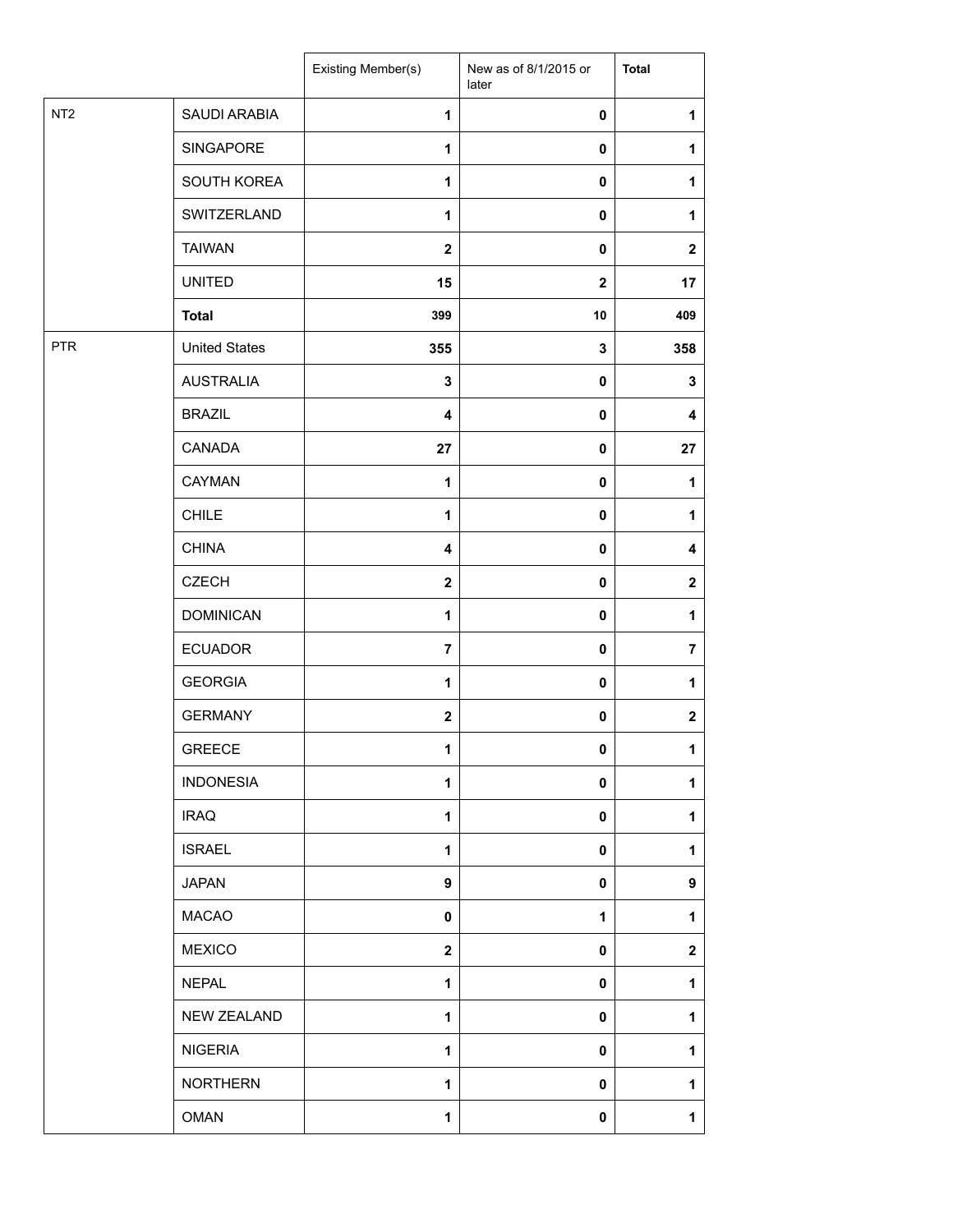|                  |                      | Existing Member(s)      | New as of 8/1/2015 or<br>later | <b>Total</b>     |
|------------------|----------------------|-------------------------|--------------------------------|------------------|
| <b>PTR</b>       | <b>PAKISTAN</b>      | $\mathbf{1}$            | 0                              | 1                |
|                  | <b>PANAMA</b>        | $\mathbf{1}$            | 0                              | 1                |
|                  | PERU                 | $\mathbf{1}$            | 0                              | 1                |
|                  | <b>PHILIPPINES</b>   | 3                       | 0                              | 3                |
|                  | Puerto Rico          | $\overline{\mathbf{4}}$ | 0                              | 4                |
|                  | QATAR                | $\mathbf{1}$            | $\mathbf 0$                    | 1                |
|                  | SINGAPORE            | $\mathbf 0$             | 1                              | $\mathbf{1}$     |
|                  | <b>SLOVENIA</b>      | 1                       | 0                              | $\mathbf{1}$     |
|                  | SOUTH AFRICA         | 1                       | 0                              | 1                |
|                  | SOUTH KOREA          | $\mathbf{1}$            | 0                              | $\mathbf{1}$     |
|                  | <b>TAIWAN</b>        | $\mathbf{1}$            | 0                              | 1                |
|                  | <b>TAIWAN ROC</b>    | $\mathbf{1}$            | $\pmb{0}$                      | $\mathbf{1}$     |
|                  | TANZANIA,            | 1                       | 0                              | 1                |
|                  | <b>THAILAND</b>      | $\mathbf{1}$            | 0                              | 1                |
|                  | <b>TURKEY</b>        | 3                       | 0                              | 3                |
|                  | UNITED ARAB          | $\boldsymbol{2}$        | 0                              | $\mathbf{2}$     |
|                  | <b>UNITED</b>        | $\mathbf{2}$            | $\pmb{0}$                      | $\mathbf{2}$     |
|                  | <b>United States</b> | $\mathbf{2}$            | 0                              | $\boldsymbol{2}$ |
|                  | <b>UNITED</b>        | 12                      | 3                              | 15               |
|                  | VENEZUELA            | $\mathbf 3$             | $\pmb{0}$                      | $\mathbf 3$      |
|                  | <b>VIETNAM</b>       | 1                       | 0                              | 1                |
|                  | <b>Total</b>         | 471                     | 8                              | 479              |
| PTR <sub>2</sub> | <b>United States</b> | 190                     | $\overline{7}$                 | 197              |
|                  | <b>ARMENIA</b>       | $\mathbf{1}$            | 0                              | $\mathbf{1}$     |
|                  | <b>BRAZIL</b>        | $\mathbf 2$             | 0                              | $\mathbf 2$      |
|                  | CANADA               | 6                       | 0                              | 6                |
|                  | <b>CHILE</b>         | $\mathbf{1}$            | 0                              | $\mathbf{1}$     |
|                  | <b>CHINA</b>         | 3                       | 0                              | 3                |
|                  | COLOMBIA             | $\mathbf{1}$            | 0                              | $\mathbf{1}$     |
|                  | <b>CZECH</b>         | 1                       | 0                              | $\mathbf{1}$     |
|                  | <b>HONG KONG</b>     | $\mathbf{1}$            | 0                              | $\mathbf 1$      |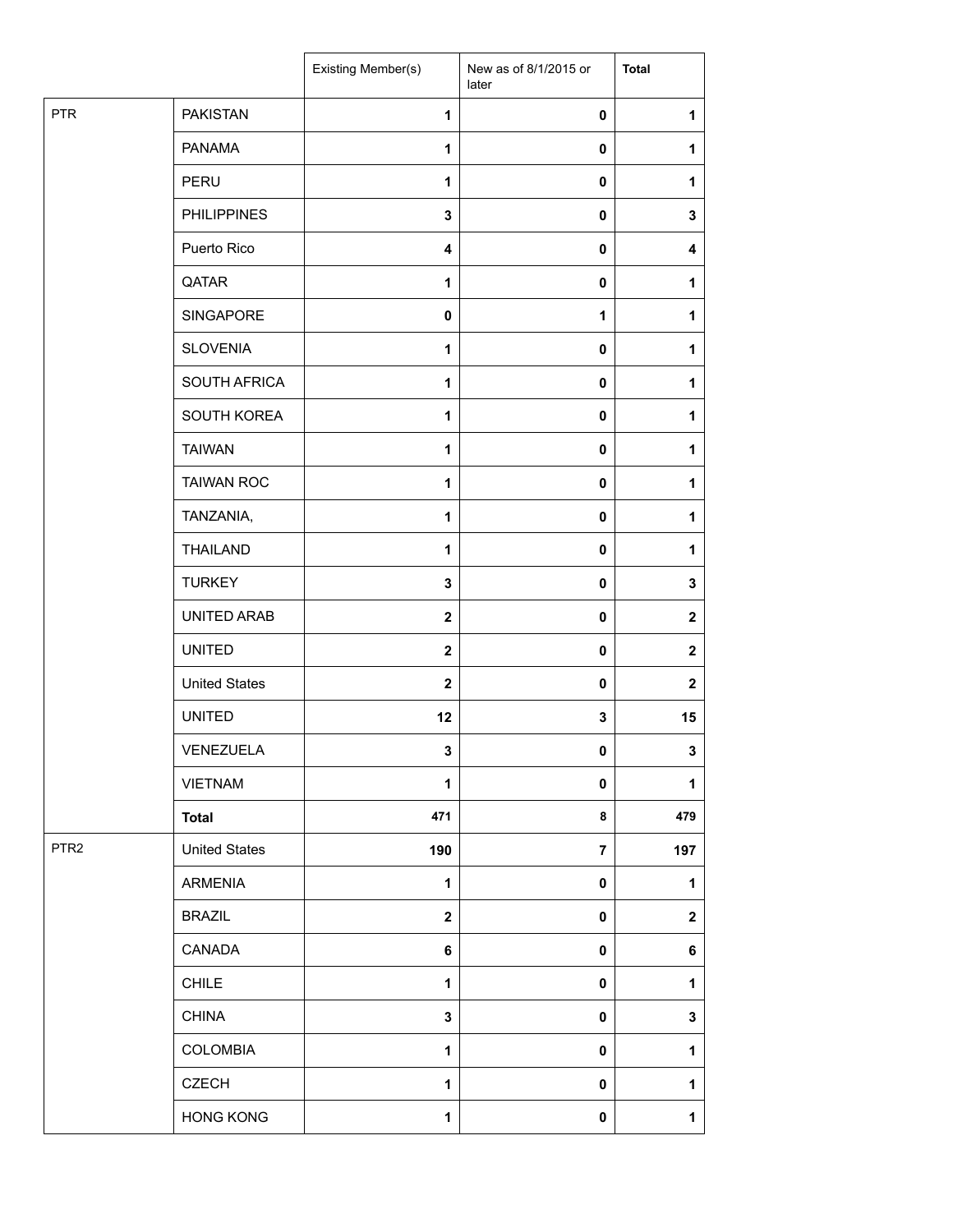|                  |                      | Existing Member(s)      | New as of 8/1/2015 or<br>later | <b>Total</b>            |
|------------------|----------------------|-------------------------|--------------------------------|-------------------------|
| PTR <sub>2</sub> | <b>INDONESIA</b>     | $\mathbf{2}$            | $\pmb{0}$                      | $\boldsymbol{2}$        |
|                  | <b>ISRAEL</b>        | $\mathbf{1}$            | 0                              | 1                       |
|                  | <b>ITALY</b>         | $\mathbf{1}$            | 0                              | $\mathbf{1}$            |
|                  | <b>JAPAN</b>         | $\overline{\mathbf{4}}$ | 0                              | 4                       |
|                  | <b>MACAO</b>         | $\mathbf{1}$            | 0                              | $\mathbf{1}$            |
|                  | <b>POLAND</b>        | $\mathbf{1}$            | 0                              | 1                       |
|                  | QATAR                | $\mathbf{1}$            | $\pmb{0}$                      | $\mathbf{1}$            |
|                  | SAUDI ARABIA         | 9                       | 0                              | $\boldsymbol{9}$        |
|                  | <b>TAIWAN</b>        | 3                       | 0                              | 3                       |
|                  | <b>TURKEY</b>        | 5                       | 0                              | 5                       |
|                  | UNITED ARAB          | 1                       | 0                              | 1                       |
|                  | <b>UNITED</b>        | 10                      | 1                              | 11                      |
|                  | <b>Total</b>         | 245                     | 8                              | 253                     |
| <b>RET</b>       | <b>United States</b> | 131                     | 0                              | 131                     |
|                  | ARGENTINA            | 1                       | 0                              | 1                       |
|                  | <b>BRAZIL</b>        | $\mathbf{1}$            | 0                              | $\mathbf 1$             |
|                  | CANADA               | 6                       | 0                              | 6                       |
|                  | <b>COLOMBIA</b>      | 1                       | 0                              | 1                       |
|                  | <b>GERMANY</b>       | 1                       | 0                              | $\mathbf 1$             |
|                  | <b>JAPAN</b>         | 3                       | 0                              | $\overline{3}$          |
|                  | PORTUGAL             | $\mathbf{1}$            | $\pmb{0}$                      | $\mathbf{1}$            |
|                  | <b>SRI LANKA</b>     | $\mathbf{1}$            | $\pmb{0}$                      | $\mathbf{1}$            |
|                  | <b>UNITED</b>        | 3                       | 0                              | 3                       |
|                  | <b>Total</b>         | 149                     | 0                              | 149                     |
| RET <sub>2</sub> | <b>United States</b> | 82                      | 0                              | 82                      |
|                  | AUSTRALIA            | $\mathbf{1}$            | $\pmb{0}$                      | $\mathbf{1}$            |
|                  | CANADA               | $\mathbf{1}$            | $\pmb{0}$                      | $\mathbf{1}$            |
|                  | <b>ISRAEL</b>        | 4                       | 0                              | 4                       |
|                  | <b>ITALY</b>         | $\mathbf{1}$            | 0                              | $\mathbf{1}$            |
|                  | <b>JAPAN</b>         | 4                       | 0                              | $\overline{\mathbf{4}}$ |
|                  | <b>SPAIN</b>         | $\mathbf{1}$            | $\pmb{0}$                      | $\mathbf 1$             |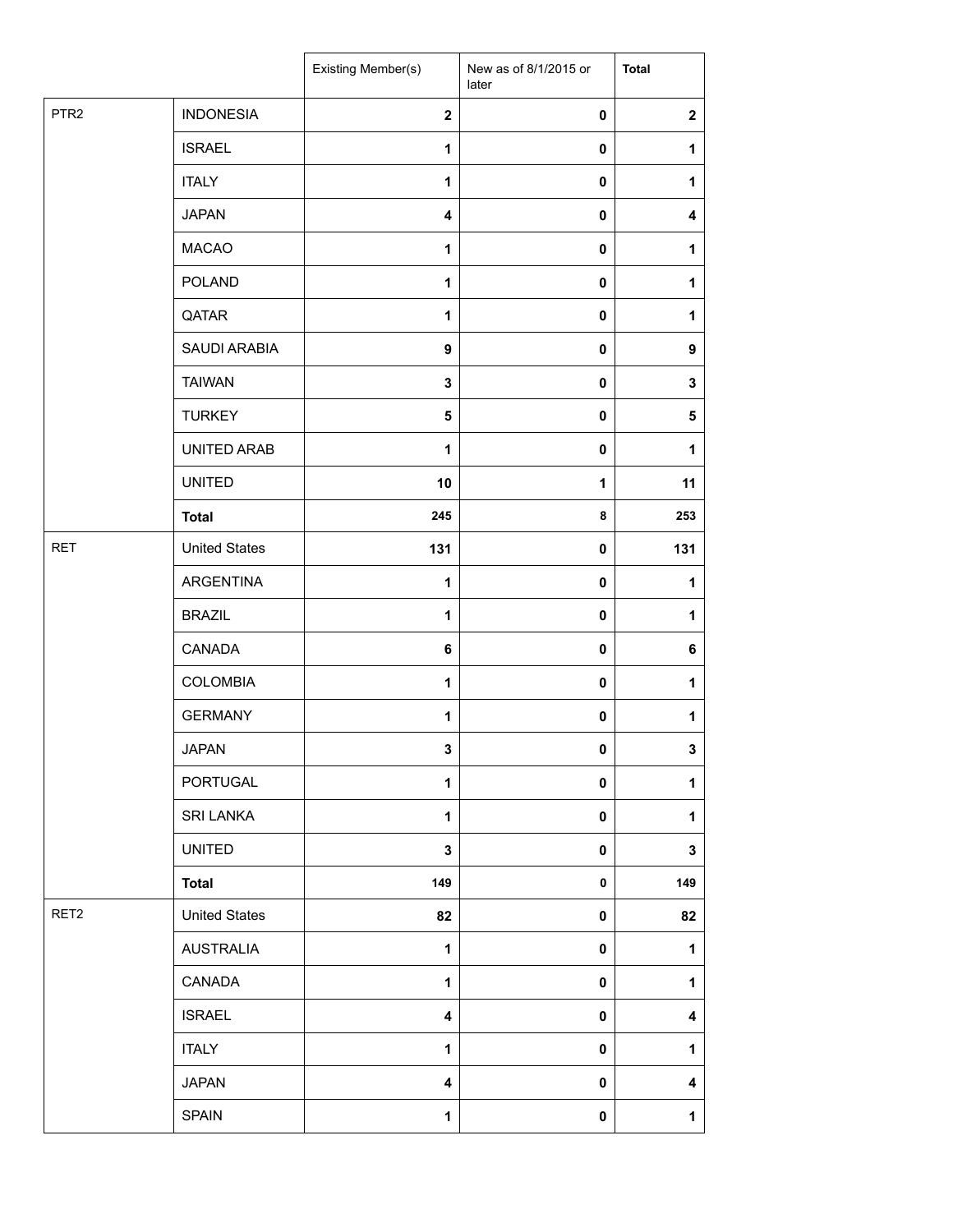|                  |                      | Existing Member(s) | New as of 8/1/2015 or<br>later | <b>Total</b> |
|------------------|----------------------|--------------------|--------------------------------|--------------|
| RET <sub>2</sub> | <b>UNITED</b>        | $\mathbf{1}$       | $\pmb{0}$                      | 1            |
|                  | <b>Total</b>         | 95                 | $\pmb{0}$                      | 95           |
| STU              | <b>United States</b> | 793                | 6                              | 799          |
|                  | <b>AUSTRALIA</b>     | 8                  | $\pmb{0}$                      | 8            |
|                  | <b>BRAZIL</b>        | $\mathbf{2}$       | 0                              | $\mathbf{2}$ |
|                  | <b>CAMBODIA</b>      | $\mathbf{1}$       | $\pmb{0}$                      | 1            |
|                  | CANADA               | 81                 | 1                              | 82           |
|                  | <b>CHINA</b>         | $\overline{7}$     | $\mathbf{1}$                   | 8            |
|                  | <b>COLOMBIA</b>      | $\mathbf{1}$       | $\pmb{0}$                      | 1            |
|                  | <b>FRANCE</b>        | $\mathbf{1}$       | $\pmb{0}$                      | 1            |
|                  | <b>GERMANY</b>       | $\boldsymbol{2}$   | $\pmb{0}$                      | $\mathbf{2}$ |
|                  | <b>GUAM</b>          | $\mathbf{1}$       | $\pmb{0}$                      | 1            |
|                  | <b>HONG KONG</b>     | $\mathbf{2}$       | $\pmb{0}$                      | $\mathbf 2$  |
|                  | <b>ITALY</b>         | $\mathbf{1}$       | $\pmb{0}$                      | 1            |
|                  | <b>JAPAN</b>         | 14                 | 0                              | 14           |
|                  | Korea, Rebublic      | $\mathbf{1}$       | 0                              | 1            |
|                  | NEW ZEALAND          | $\boldsymbol{2}$   | $\pmb{0}$                      | $\mathbf{2}$ |
|                  | <b>POLAND</b>        | $\mathbf{1}$       | $\pmb{0}$                      | 1            |
|                  | PORTUGAL             | $\mathbf{1}$       | 0                              | $\mathbf{1}$ |
|                  | SAUDI ARABIA         | 1                  | 0                              | $\mathbf{1}$ |
|                  | <b>SLOVENIA</b>      | $\mathbf{1}$       | 0                              | 1            |
|                  | SOUTH KOREA          | 4                  | 0                              | 4            |
|                  | <b>SPAIN</b>         | $\mathbf{1}$       | $\pmb{0}$                      | 1            |
|                  | THAILAND             | 23                 | 0                              | 23           |
|                  | <b>TURKEY</b>        | $\boldsymbol{2}$   | 0                              | $\mathbf 2$  |
|                  | UNITED ARAB          | $\mathbf{1}$       | 0                              | 1            |
|                  | <b>UNITED</b>        | 8                  | 0                              | 8            |
|                  | <b>United States</b> | $\mathbf{1}$       | 0                              | 1            |
|                  | <b>UNITED</b>        | 44                 | 4                              | 48           |
|                  | <b>UZBEKISTAN</b>    | 1                  | 0                              | 1            |
|                  | <b>Total</b>         | 1,006              | 12                             | 1,018        |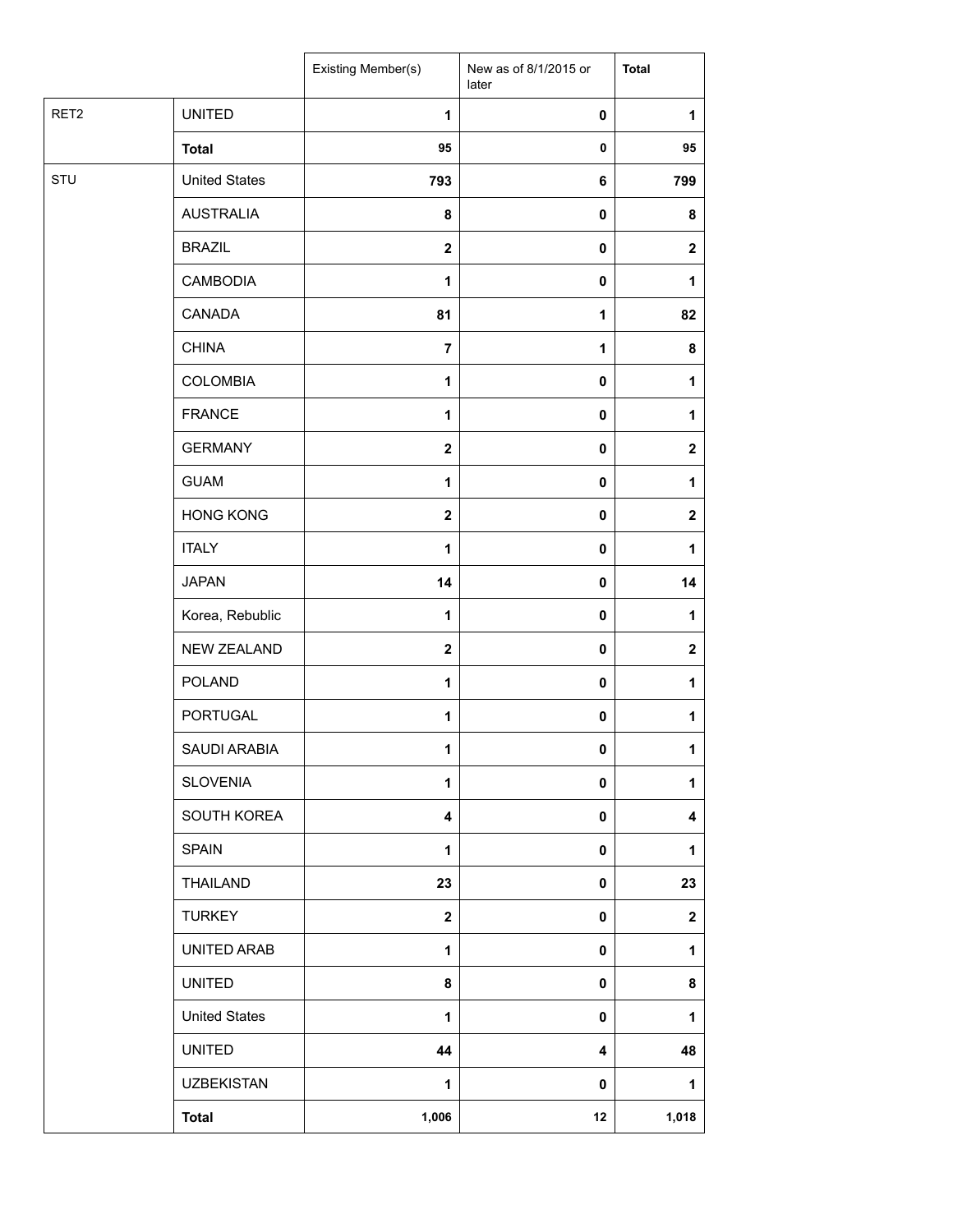|                  |                      | Existing Member(s) | New as of 8/1/2015 or<br>later | <b>Total</b>     |
|------------------|----------------------|--------------------|--------------------------------|------------------|
| STU <sub>2</sub> | <b>United States</b> | 371                | $\mathbf 2$                    | 373              |
|                  | <b>AUSTRALIA</b>     | 6                  | 0                              | 6                |
|                  | <b>BRAZIL</b>        | $\mathbf{2}$       | $\pmb{0}$                      | $\mathbf{2}$     |
|                  | CANADA               | 25                 | 0                              | 25               |
|                  | <b>CHINA</b>         | $\mathbf{1}$       | $\pmb{0}$                      | $\mathbf{1}$     |
|                  | <b>FRANCE</b>        | 1                  | 0                              | $\mathbf{1}$     |
|                  | <b>HONG KONG</b>     | 1                  | $\pmb{0}$                      | $\mathbf{1}$     |
|                  | <b>INDONESIA</b>     | 1                  | 0                              | 1                |
|                  | <b>ISRAEL</b>        | $\mathbf{2}$       | $\pmb{0}$                      | $\mathbf 2$      |
|                  | <b>JAPAN</b>         | 8                  | 0                              | 8                |
|                  | KOREA,               | $\boldsymbol{2}$   | $\pmb{0}$                      | $\boldsymbol{2}$ |
|                  | <b>LEBANON</b>       | 1                  | 0                              | $\mathbf{1}$     |
|                  | <b>LIBYAN ARAB</b>   | 1                  | $\mathbf 0$                    | $\mathbf{1}$     |
|                  | <b>MEXICO</b>        | $\mathbf{3}$       | 0                              | 3                |
|                  | <b>NEPAL</b>         | 1                  | 0                              | $\mathbf{1}$     |
|                  | <b>NEW ZEALAND</b>   | 1                  | 0                              | $\mathbf{1}$     |
|                  | <b>OMAN</b>          | $\mathbf{1}$       | 0                              | $\mathbf{1}$     |
|                  | Puerto Rico          | $\mathbf{1}$       | $\pmb{0}$                      | $\mathbf{1}$     |
|                  | SINGAPORE            | 1                  | 0                              | 1                |
|                  | <b>UNITED</b>        | 5                  | $\pmb{0}$                      | 5                |
|                  | <b>UNITED</b>        | 15                 | 0                              | 15               |
|                  | <b>Total</b>         | 450                | 2                              | 452              |
| <b>Total</b>     |                      | 11,357             | 165                            | 11,522           |

This report is based on members paid through 8/31/2015 or later.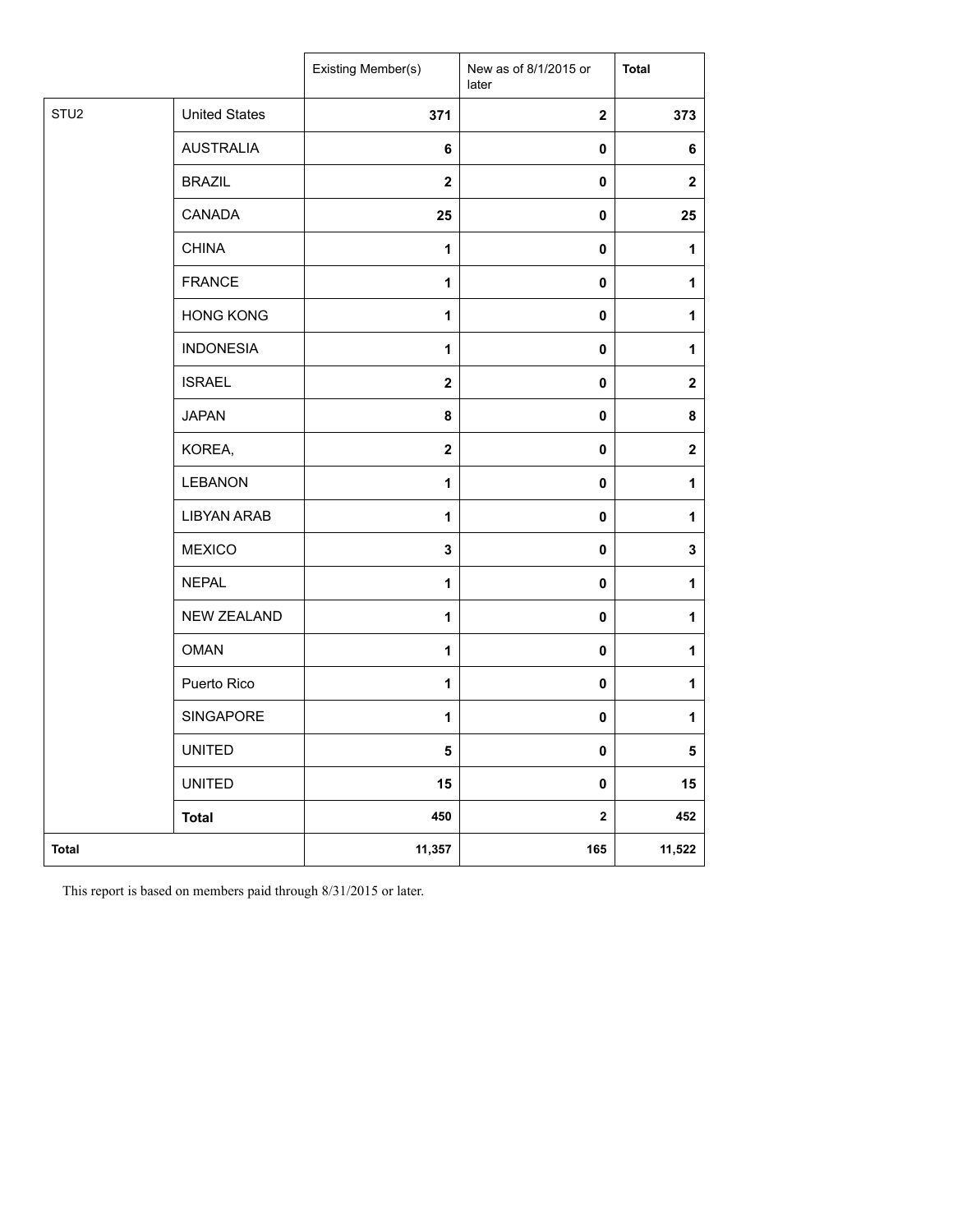| <b>Country/State/Province</b>    |                                  | <b>Total</b>            |      |
|----------------------------------|----------------------------------|-------------------------|------|
| <b>AFGHANISTAN</b>               |                                  | $\overline{2}$          | 0.0% |
| <b>ALBANIA</b>                   |                                  | 10                      | 0.1% |
| <b>ALGERIA</b>                   |                                  | $\mathbf{3}$            | 0.0% |
| <b>ANGOLA</b>                    |                                  | $\mathbf{1}$            | 0.0% |
| <b>ARGENTINA</b>                 |                                  | 23                      | 0.2% |
| <b>ARMENIA</b>                   |                                  | 3                       | 0.0% |
| <b>AUSTRALIA</b>                 |                                  | 69                      | 0.6% |
| <b>AUSTRIA</b>                   |                                  | 2                       | 0.0% |
| <b>AZERBAIJAN</b>                |                                  | 7                       | 0.1% |
| <b>BAHRAIN</b>                   |                                  | $\overline{\mathbf{4}}$ | 0.0% |
| <b>BANGLADESH</b>                |                                  | 29                      | 0.3% |
| <b>BARBADOS</b>                  |                                  |                         | 0.0% |
| <b>BELARUS</b>                   |                                  | 1                       | 0.0% |
| <b>BELGIUM</b>                   |                                  | $\mathbf{2}$            | 0.0% |
| <b>BELIZE</b>                    |                                  | $\overline{2}$          | 0.0% |
| <b>BENIN</b>                     |                                  | 1                       | 0.0% |
| <b>BERMUDA</b>                   |                                  | 1                       | 0.0% |
| <b>BOLIVIA</b>                   |                                  | 11                      | 0.1% |
| <b>BOSNIA AND HERZEGOVINA</b>    |                                  |                         | 0.0% |
| <b>BRAZIL</b>                    |                                  | 104                     | 0.9% |
| <b>BULGARIA</b>                  |                                  |                         | 0.0% |
| <b>BURKINA FASO</b>              |                                  | $\mathbf{3}$            | 0.0% |
| <b>CAMBODIA</b>                  |                                  | 5                       | 0.0% |
| <b>CAMEROON</b>                  |                                  | 3                       | 0.0% |
| <b>CANADA</b><br><i>CANADA</i>   |                                  | $\frac{1}{2}$           |      |
| <i>CANADA</i>                    | Alberta                          | 61                      |      |
| <i>CANADA</i>                    | British Columbia                 | 141                     |      |
| <i>CANADA</i>                    | California                       | $\frac{1}{2}$           |      |
| <i>CANADA</i>                    | Manitoba                         | 18                      |      |
| CANADA                           | Montana                          | $\overline{I}$          |      |
| <i>CANADA</i>                    | New Brunswick                    | $\frac{15}{15}$         |      |
| CANADA                           | . 1<br>Newfoundland and Labrador |                         |      |
| <i>CANADA</i>                    | Nova Scotia                      | 18                      |      |
| CANADA                           | Ohio                             | $\overline{I}$          |      |
| <b>CANADA</b>                    | Ontario                          | 315                     |      |
| <b>CANADA</b>                    | Quebec                           | 37                      |      |
| <i>CANADA</i>                    | Saskatchewan                     | 34                      |      |
| CANADA                           | Yukon Territory                  | $\boldsymbol{l}$        |      |
| <b>CANADA</b>                    |                                  | 655                     | 5.7% |
| <b>CAYMAN ISLANDS</b>            |                                  | $\overline{2}$          | 0.0% |
| <b>CHILE</b>                     |                                  | 14                      | 0.1% |
| <b>CHINA</b>                     |                                  | 224                     | 1.9% |
| <b>COLOMBIA</b>                  |                                  | 32                      | 0.3% |
| <b>Congo, The Dem Rep Of The</b> |                                  | 1                       | 0.0% |
| <b>COSTA RICA</b>                |                                  | 19                      | 0.2% |
| <b>CROATIA</b>                   |                                  | 3                       | 0.0% |
| <b>CUBA</b>                      |                                  | 1                       | 0.0% |
| <b>CYPRUS</b>                    |                                  | $\overline{2}$          | 0.0% |
| <b>CZECH REPUBLIC</b>            |                                  | 5                       | 0.0% |
| <b>DENMARK</b>                   |                                  | $\mathbf{2}$            | 0.0% |
| <b>DOMINICAN REPUBLIC</b>        |                                  | 12                      | 0.1% |
| <b>ECUADOR</b>                   |                                  | 95                      | 0.8% |
| <b>EGYPT</b>                     |                                  | 25                      | 0.2% |
| <b>FINLAND</b>                   |                                  | $\mathbf{2}$            | 0.0% |
| <b>FRANCE</b>                    |                                  | $7\phantom{.0}$         | 0.1% |
| <b>GABON</b>                     |                                  | 1                       | 0.0% |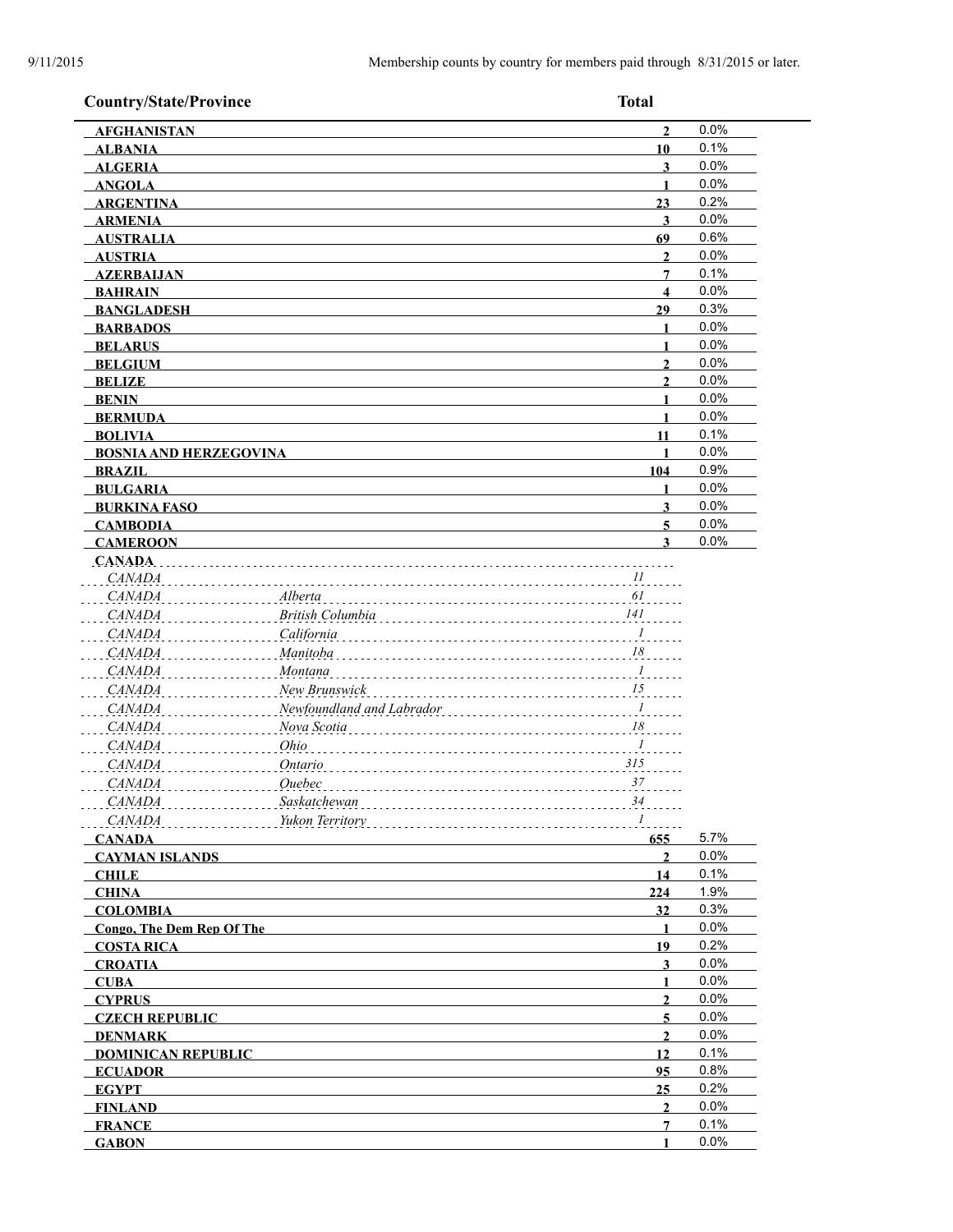| <b>GEORGIA</b>                   | 6                       | 0.1%    |
|----------------------------------|-------------------------|---------|
| <b>GERMANY</b>                   | 21                      | 0.2%    |
| <b>GHANA</b>                     | 1                       | 0.0%    |
| <b>GREECE</b>                    | 7                       | 0.1%    |
| <b>GRENADA</b>                   | $\overline{\mathbf{3}}$ | 0.0%    |
| <b>GUAM</b>                      | $\mathbf{2}$            | 0.0%    |
| <b>GUATEMALA</b>                 | 9                       | 0.1%    |
| HAITI                            | 18                      | 0.2%    |
| <b>HONDURAS</b>                  | 3                       | 0.0%    |
| <b>HONG KONG</b>                 | 22                      | 0.2%    |
| <b>HONG KONG SAR CHINA</b>       | 16                      | 0.1%    |
| <b>HUNGARY</b>                   | $\overline{2}$          | 0.0%    |
| <b>ICELAND</b>                   | $\mathbf{1}$            | 0.0%    |
| <b>INDIA</b>                     | 74                      | 0.6%    |
| <b>INDONESIA</b>                 | 12                      | 0.1%    |
| IRAN                             | 5                       | 0.0%    |
| <b>IRAO</b>                      | 6                       | 0.1%    |
| <b>IRELAND</b>                   | $\mathbf{2}$            | 0.0%    |
| <b>ISRAEL</b>                    | 15                      | 0.1%    |
| ITALY                            | 16                      | 0.1%    |
| JAMAICA                          | $\overline{2}$          | 0.0%    |
| <b>JAPAN</b>                     | 383                     | 3.3%    |
| <b>JORDAN</b>                    | $\overline{\mathbf{4}}$ | 0.0%    |
| <b>KAZAKHSTAN</b>                | $\overline{\mathbf{4}}$ | 0.0%    |
| KENYA                            | $\mathbf{1}$            | 0.0%    |
| <b>Korea, Dem People's Rep</b>   | $\mathbf{1}$            | 0.0%    |
| <b>Korea, Rebublic Of</b>        | 9                       | 0.1%    |
| <b>KOREA, REPUBLIC OF</b>        | 15                      | 0.1%    |
| <b>KOSOVO (UNMIK)</b>            | $\overline{\mathbf{3}}$ | 0.0%    |
| <b>KUWAIT</b>                    | 10                      | 0.1%    |
| <b>KYRGYZSTAN</b>                | $\mathbf{2}$            | 0.0%    |
| <b>Lao People's Dem Republic</b> | 1                       | 0.0%    |
| <b>LATVIA</b>                    | 1                       | 0.0%    |
| <b>LEBANON</b>                   | $\boldsymbol{9}$        | 0.1%    |
| LIBYAN ARAB JAMAHIRIYA           | $\mathbf{1}$            | 0.0%    |
| <b>LITHUANIA</b>                 | $\mathbf{1}$            | 0.0%    |
| MACAO                            | 10                      | 0.1%    |
| <b>MADAGASCAR</b>                | $\overline{\mathbf{4}}$ | 0.0%    |
| <b>MALAYSIA</b>                  | 34                      | 0.3%    |
| <b>MALDIVES</b>                  | 1                       | 0.0%    |
| <b>MALI</b>                      | 3                       | 0.0%    |
| <b>MARSHALL ISLANDS</b>          | 1                       | 0.0%    |
| <b>MARTINIQUE</b>                | $\mathbf{2}$            | 0.0%    |
| <b>MAURITANIA</b>                | 10                      | 0.1%    |
| <b>MAURITIUS</b>                 | 1                       | 0.0%    |
| <b>MEXICO</b>                    | 101                     | 0.9%    |
| <b>MOLDOVA, REPUBLIC OF</b>      | 3                       | $0.0\%$ |
| <b>MONGOLIA</b>                  | 28                      | 0.2%    |
| <b>MOROCCO</b>                   | 27                      | 0.2%    |
| <b>MOZAMBIQUE</b>                | $\mathbf{1}$            | 0.0%    |
| <b>MYANMAR</b>                   | $\overline{2}$          | 0.0%    |
| NEPAL                            | 13                      | 0.1%    |
| <b>NETHERLANDS</b>               | 3                       | 0.0%    |
| <b>NEW CALEDONIA</b>             | 1                       | $0.0\%$ |
| <b>NEW ZEALAND</b>               | 16                      | 0.1%    |
| <b>NICARAGUA</b>                 | $\mathbf{2}$            | 0.0%    |
| MGER                             | $\mathbf{1}$            | 0.0%    |
| <b>NIGERIA</b>                   | 22                      | 0.2%    |
| <b>NORTHERN MARIANA ISLANDS</b>  | $\mathbf{1}$            | $0.0\%$ |
| <b>NORWAY</b>                    | $\overline{\mathbf{4}}$ | 0.0%    |
| <b>OMAN</b>                      | 6                       | 0.1%    |
|                                  |                         |         |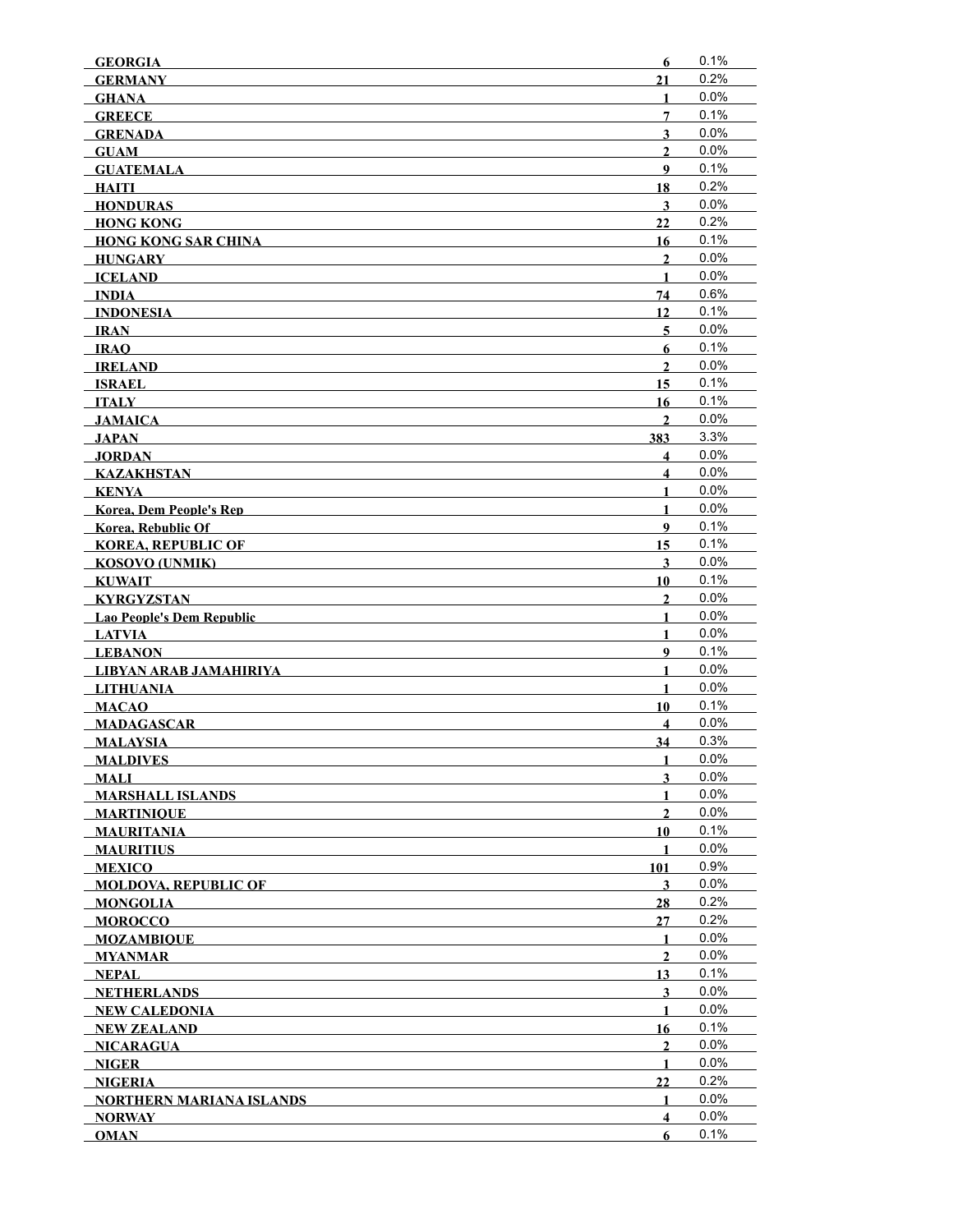| <b>PAKISTAN</b>                                         | 22                                    | 0.2%         |
|---------------------------------------------------------|---------------------------------------|--------------|
| PALESTINIAN TERRITORY                                   | $\overline{2}$                        | 0.0%         |
| <b>PANAMA</b>                                           | 17                                    | 0.1%         |
| <b>PARAGUAY</b>                                         | $\mathbf{2}$                          | 0.0%         |
| PEOPLES REP OF CHINA                                    | 9                                     | 0.1%         |
| <b>PERU</b>                                             | 63                                    | 0.5%         |
| <b>PHILIPPINES</b>                                      | 20                                    | 0.2%         |
| <b>POLAND</b>                                           | 12                                    | 0.1%         |
| <b>PORTUGAL</b>                                         | $\mathbf{2}$                          | 0.0%         |
| <b>Puerto Rico</b>                                      | 16                                    | 0.1%<br>0.3% |
| <b>OATAR</b>                                            | 35                                    | 0.0%         |
| <b>ROMANIA</b><br><b>RUSSIA</b>                         | $\mathbf{1}$<br>10                    | 0.1%         |
| <b>RUSSIAN FEDERATION</b>                               | 10                                    | 0.1%         |
| <b>RWANDA</b>                                           | $\overline{2}$                        | 0.0%         |
| SAUDI ARABIA                                            | 42                                    | 0.4%         |
| <b>SENEGAL</b>                                          | $\mathbf{1}$                          | 0.0%         |
| <b>SERBIA</b>                                           | $\mathbf{2}$                          | 0.0%         |
| <b>SIERRA LEONE</b>                                     | 1                                     | 0.0%         |
| <b>SINGAPORE</b>                                        | 8                                     | 0.1%         |
| <b>SLOVAKIA</b>                                         | $\overline{\mathbf{4}}$               | 0.0%         |
| <b>SLOVENIA</b>                                         | $\mathbf{2}$                          | 0.0%         |
| <b>SOUTH AFRICA</b>                                     | 5                                     | 0.0%         |
| <b>SOUTH KOREA</b>                                      | 24                                    | 0.2%         |
| SPAIN                                                   | 10                                    | 0.1%         |
| <b>SRI LANKA</b>                                        | $\mathbf{1}$                          | 0.0%         |
| <b>SUDAN</b>                                            | $\overline{2}$                        | 0.0%         |
| <b>SURINAME</b>                                         | $\mathbf{1}$                          | 0.0%         |
| <b>SWAZILAND</b>                                        | $\mathbf{1}$                          | 0.0%<br>0.1% |
| <b>SWEDEN</b>                                           | 7<br>$\overline{\mathbf{4}}$          | 0.0%         |
| <b>SWITZERLAND</b><br><b>SYRIAN ARAB REPUBLIC</b>       | $\mathbf{2}$                          | 0.0%         |
| <b>TAIWAN</b>                                           | 21                                    | 0.2%         |
| <b>TAIWAN ROC</b>                                       | 13                                    | 0.1%         |
| <b>TAJIKISTAN</b>                                       | $\overline{2}$                        | 0.0%         |
| <b>TANZANIA, UNITED REPUBLIC</b>                        | $\overline{2}$                        | 0.0%         |
| <b>THAILAND</b>                                         | 60                                    | 0.5%         |
| <b>TRINIDAD AND TOBAGO</b>                              | $\mathbf{1}$                          | 0.0%         |
| <b>TUNISIA</b>                                          | 12                                    | 0.1%         |
| <b>TURKEY</b>                                           | 53                                    | 0.5%         |
| <b>UGANDA</b>                                           |                                       | 0.0%         |
| <b>UKRAINE</b>                                          | 6                                     | 0.1%         |
| <b>UNITED ARAB EMIRATES</b>                             | 49                                    | 0.4%         |
| <b>UNITED KINGDOM</b>                                   | 44                                    | 0.4%<br>0.2% |
| <b>United States</b><br><b>UNITED STATES OF AMERICA</b> | 24<br>395                             | 3.4%         |
| <b>URUGUAY</b>                                          | 11                                    | 0.1%         |
| USA.                                                    |                                       |              |
| <b>USA</b>                                              | 49                                    |              |
| Alabama<br><b>USA</b>                                   | 70                                    |              |
| Alaska<br>USA                                           | 12                                    |              |
| USA<br>Alberta                                          | $\mathcal{I}$                         |              |
| USA                                                     | American Embassy<br>7                 |              |
| <i>USA</i><br>Arizona                                   | 178                                   |              |
| Arkansas<br><i>USA</i>                                  | 74                                    |              |
| <i>USA</i><br>Armed Forces                              | $\boldsymbol{7}$                      |              |
| <i>USA</i>                                              | Armed Frces Americas<br>$\frac{3}{2}$ |              |
| <b>USA</b><br>British Columbia                          | 1                                     |              |
| <i>USA</i><br>California                                | 760                                   |              |
| <b>USA</b><br>Colorado                                  | 147                                   |              |
| <b>USA</b><br>Connecticut                               | 122                                   |              |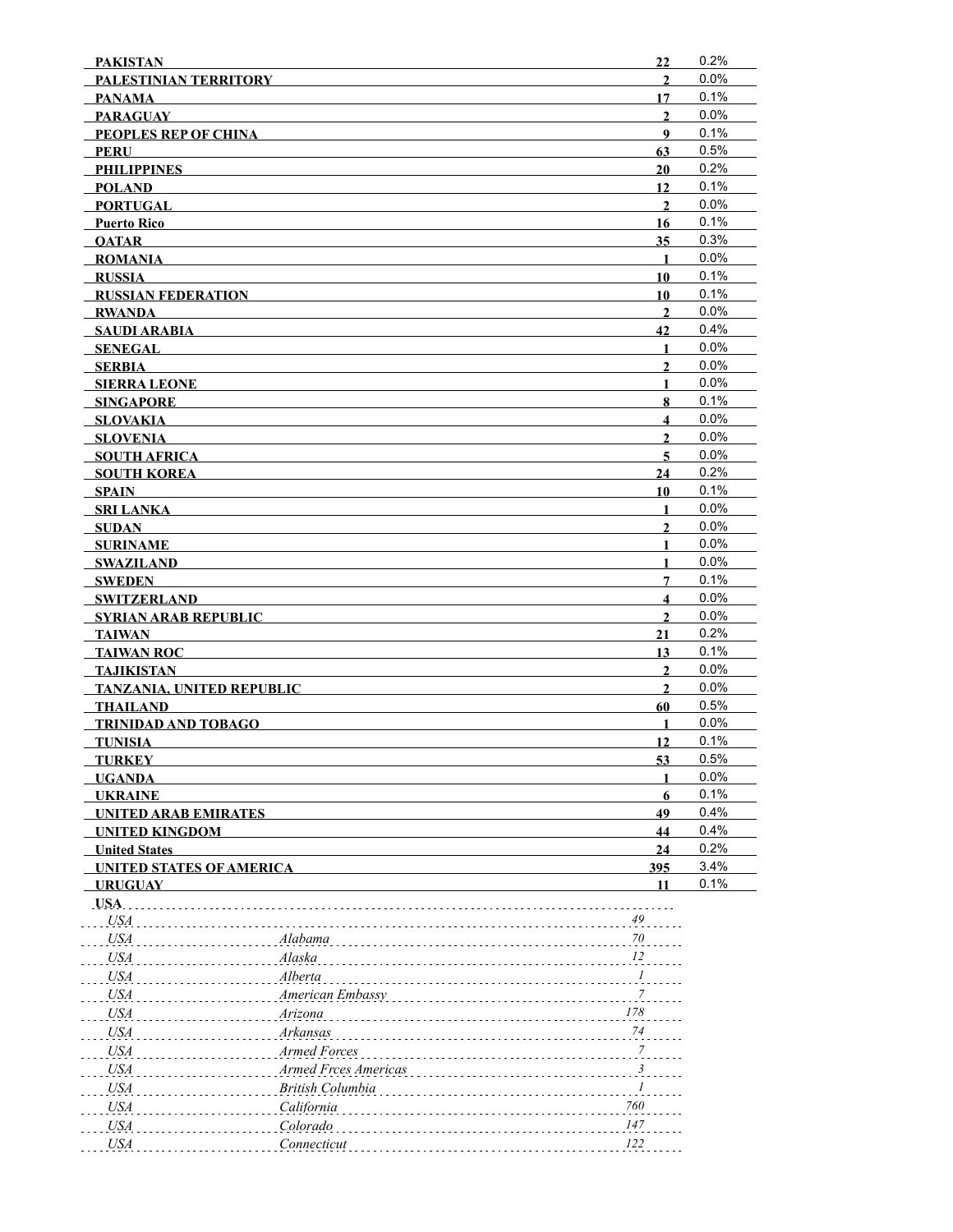| <b>USA</b>        | Delaware             | 52                          |       |
|-------------------|----------------------|-----------------------------|-------|
| <b>USA</b>        | District of Columbia | 118                         |       |
| USA               | Florida              | 293                         |       |
| <b>USA</b>        | Georgia              | 153                         |       |
| <b>USA</b>        | Guam                 | $\overline{\mathbf{c}}$     |       |
| <b>USA</b>        | Hawaii               | 67                          |       |
| <b>USA</b>        | Idaho                | 53                          |       |
| <b>USA</b>        | Illinois             | 343                         |       |
| <b>USA</b>        | Indiana              | 158                         |       |
| <b>USA</b>        | <b>Iowa</b>          | 97                          |       |
| <b>USA</b>        | Kansas               | 123                         |       |
| <b>USA</b>        | Kentucky             | 66                          |       |
| <b>USA</b>        | Lousiana             | 31                          |       |
| <b>USA</b>        | Maine                | 41                          |       |
| <b>USA</b>        | Maryland             | 255                         |       |
| <b>USA</b>        | Massachusetts        | 320                         |       |
| <b>USA</b>        | Michigan             | 265                         |       |
| <b>USA</b>        | Minnesota            | 126                         |       |
|                   |                      | 44                          |       |
| <b>USA</b>        | Mississippi          | 185                         |       |
| <b>USA</b>        | Missouri             |                             |       |
| <b>USA</b>        | Montana              | 14                          |       |
| <b>USA</b>        | Nebraska             | $45\,$                      |       |
| <b>USA</b>        | Nevada               | $40\,$                      |       |
| <b>USA</b>        | New Hampshire        | 66                          |       |
| <b>USA</b>        | New Jersey           | 239                         |       |
| <b>USA</b>        | New Mexico           | 51                          |       |
| <b>USA</b>        | New York             | 699                         |       |
| <b>USA</b>        | North Carolina       | 143                         |       |
| <b>USA</b>        | North Dakota         | 15                          |       |
| <b>USA</b>        | Ohio                 | 275                         |       |
| <b>USA</b>        | Oklahoma             | 56                          |       |
| <b>USA</b>        | <b>Ontario</b>       | 3                           |       |
| <b>USA</b>        | Oregon               | 261                         |       |
| <b>USA</b>        | Pennsylvania         | 320                         |       |
| <b>USA</b>        | Puerto Rico          | ${\it I9}$                  |       |
| <b>USA</b>        | <b>Ouebec</b>        | 1                           |       |
| <b>USA</b>        | Rhode Island         | 46                          |       |
| USA               | South Carolina       | 40                          |       |
| USA               | South Dakota         | 7                           |       |
| <b>USA</b>        | Tennessee            | 89                          |       |
| <b>USA</b>        | Texas                | 388                         |       |
| <b>USA</b>        | Utah                 | 80                          |       |
| <b>USA</b>        | Vermont              | 67                          |       |
| <b>USA</b>        | Virgin Islands       | $\mathcal{I}_{\mathcal{I}}$ |       |
| <b>USA</b>        | Virginia             | 376                         |       |
| <b>USA</b>        | Washington           | 318                         |       |
| <b>USA</b>        | West Virginia        | 29                          |       |
| <b>USA</b>        | Wisconsin            | 135                         |       |
| <b>USA</b>        | Wyoming              | 12                          |       |
| <b>USA</b>        | Yukon Territory      | 1                           |       |
| <b>USA</b>        |                      | 8,059                       | 69.9% |
| <b>UZBEKISTAN</b> |                      | 21                          | 0.2%  |
| <b>VANUATU</b>    |                      | $\mathbf{1}$                | 0.0%  |
| <b>VENEZUELA</b>  |                      | 19                          | 0.2%  |
| <b>VIET NAM</b>   |                      | $\overline{\mathbf{3}}$     | 0.0%  |
| <b>VIETNAM</b>    |                      | 10                          | 0.1%  |
| <b>YEMEN</b>      |                      | $\overline{2}$              | 0.0%  |
|                   |                      |                             |       |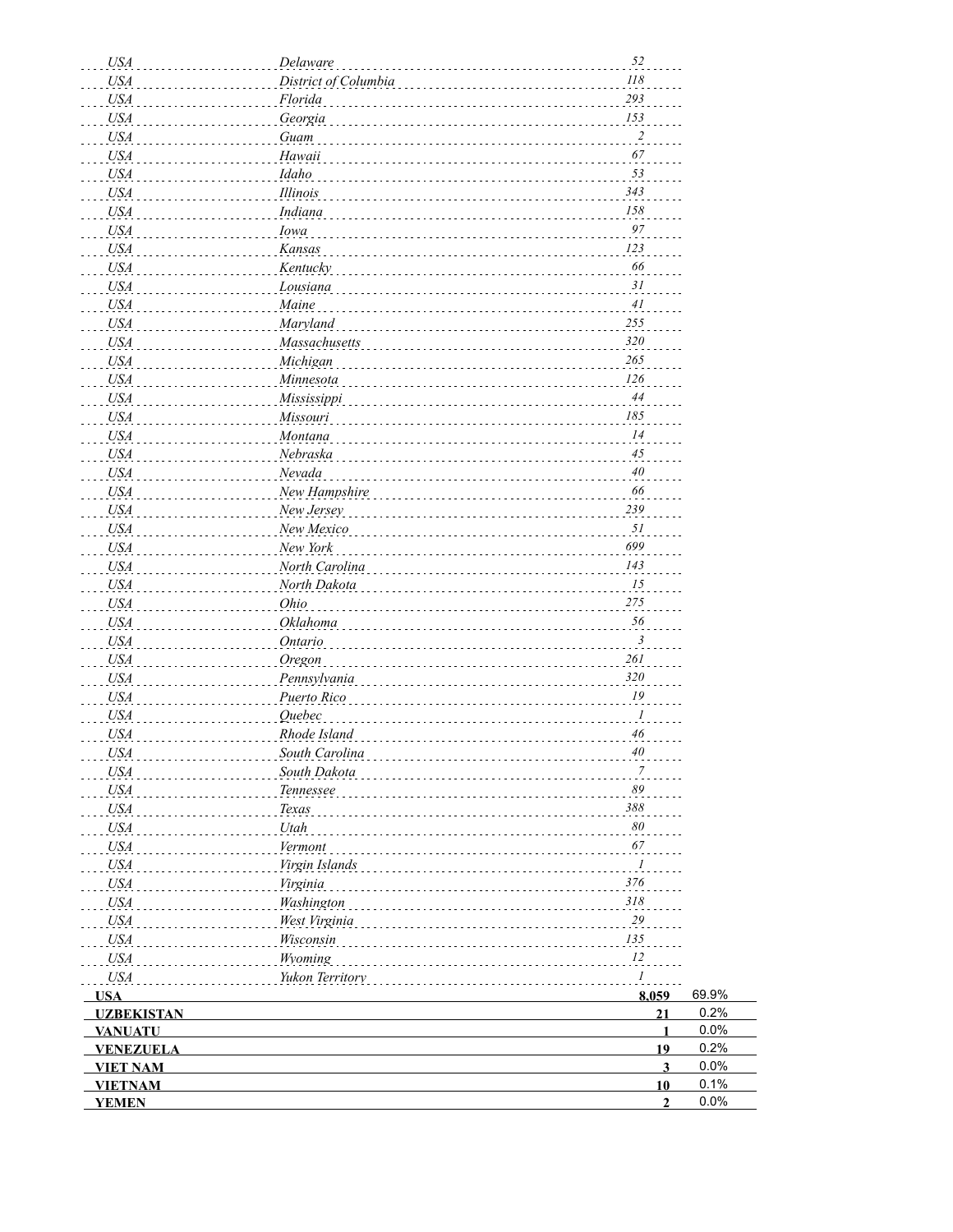**157** distinct countries represented.

02-geographic.rpt 8/31/2015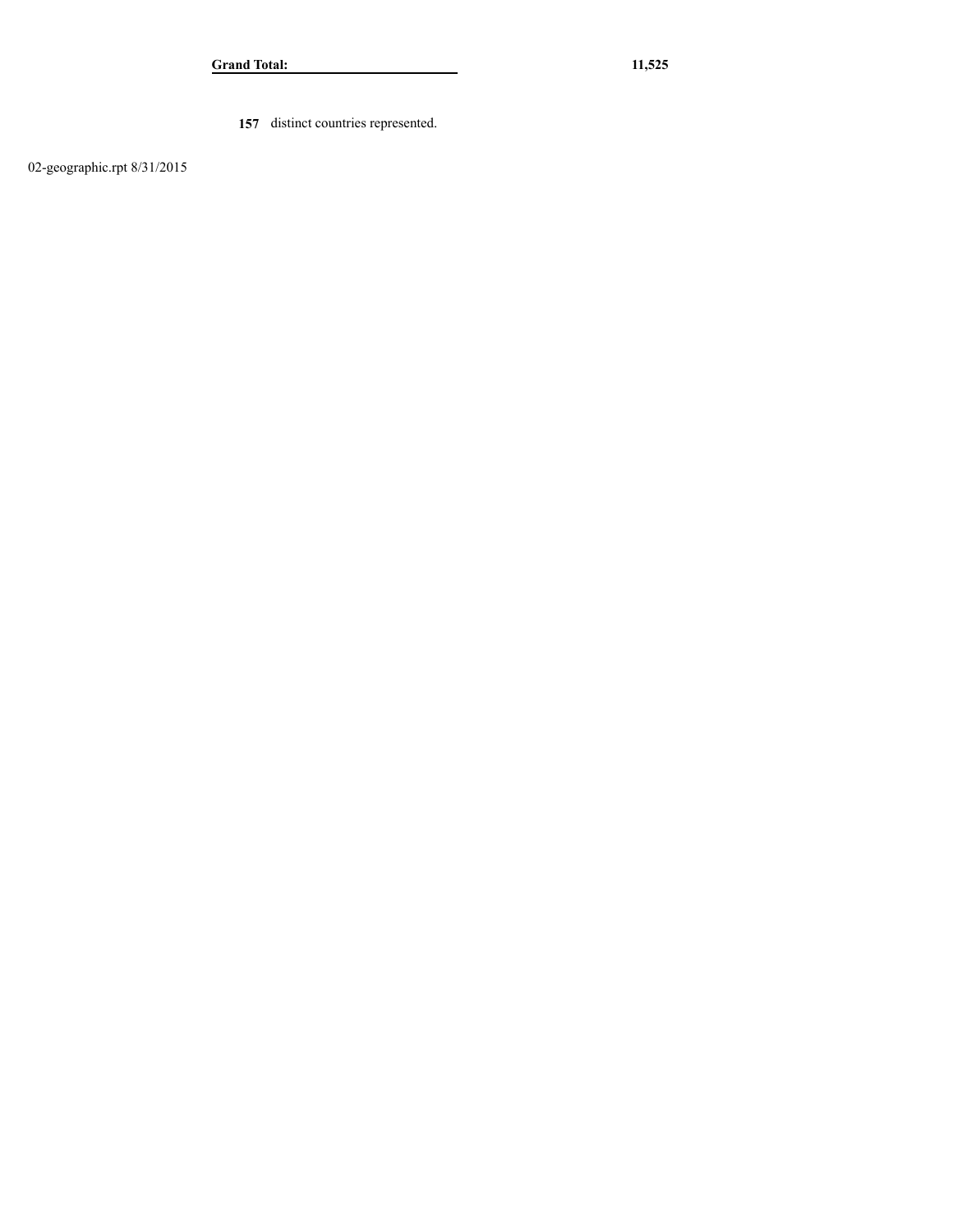



| USA                      | 69.9%  |
|--------------------------|--------|
| CANADA                   | 5.6%   |
| UNITED STATES OF AMERICA | 3.6%   |
| I JAPAN                  | 3.3%   |
| CHINA                    | 1.9%   |
| <b>BRAZIL</b>            | 0.9%   |
| <b>MEXICO</b>            | 0.9%   |
| <b>FCUADOR</b>           | 0.8%   |
| <b>INDIA</b>             | 0.6%   |
| I AUSTRALIA              | 0.6%   |
| Others                   | 11.8%  |
| Total:                   | 100.0% |
|                          |        |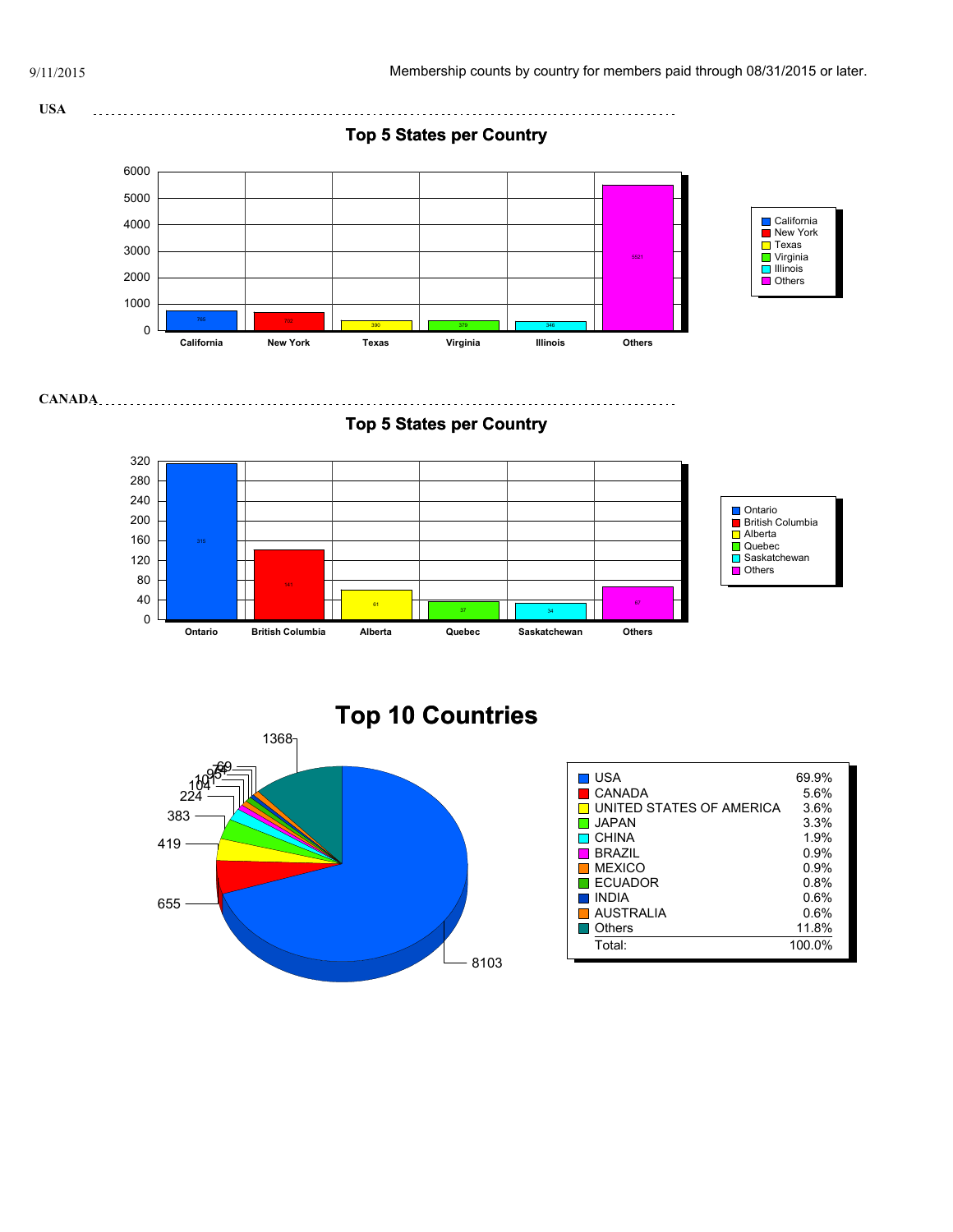## 9/11/2015 **Basic statistics on Primary vs. other memberships in interest sections. For members paid through 8/31/2015 or later.**

|                                      |                           |        | Primary versus other |        |
|--------------------------------------|---------------------------|--------|----------------------|--------|
| No Primary Interest Section          | 6.7%                      | 2,186  | 2,175                | 11     |
| <b>Adult Education</b>               | 6.2%                      | 2,018  | 794                  | 1,224  |
| <b>Applied Linguistics</b>           | 5.9%                      | 1.924  | 505                  | 1,419  |
| <b>Bilingual Education</b>           | 3.0%                      | 991    | 190                  | 801    |
| Computer-Assisted Language Learning  | 5.2%                      | 1,696  | 362                  | 1,334  |
| <b>Elementary Education</b>          | 3.2%                      | 1,033  | 443                  | 590    |
| English as a Foreign Language        | 7.0%                      | 2.284  | 855                  | 1,429  |
| <b>English for Specific Purposes</b> | 4.4%                      | 1.450  | 249                  | 1,201  |
| <b>Higher Education</b>              | 6.3%                      | 2,059  | 675                  | 1,384  |
| Intercultural Communication          | 4.8%                      | 1,580  | 192                  | 1,388  |
| Intensive English Programs           | 6.3%                      | 2,067  | 787                  | 1,280  |
| International Teaching Assistants    | 1.9%                      | 635    | 91                   | 544    |
| <b>Materials Writers</b>             | 3.4%<br>.                 | 1,116  | 166                  | 950    |
| Nonnative English Speakers in TESOL  | 2.8%                      | 924    | 174                  | 750    |
| Program Administration               | 3.5%                      | 1,127  | 234                  | 893    |
| Refugee Concerns                     | 2.1%                      | 674    | 81                   | 593    |
| Second Language Writing              | 6.2%                      | 2,011  | 389                  | 1,622  |
| Speech, Pronunciation, and Listening | 5.3%                      | 1,725  | 237                  | 1,488  |
| Social Responsibility                | 2.1%                      | 689    | 101                  | 588    |
| Secondary Schools                    | 2.7%                      | 893    | 295                  | 598    |
| Teacher Education                    | 7.3%                      | 2,377  | 654                  | 1,723  |
| Video & Digital Media                | 3.5%                      | 1,136  | 83                   | 1,053  |
| 9,763 distinct members               | Total # of IS memberships | 32.595 | 9.732                | 22,863 |

The total count is the number of IS memberships total and may either be LESS or MORE than the actual number of individual members of TESOL. Due to open access to Interest Sections, these numbers may fluctuate considerably each month. For instance, one member may have selected four interest sections, while some members may belong to none.



# **Interest Sections**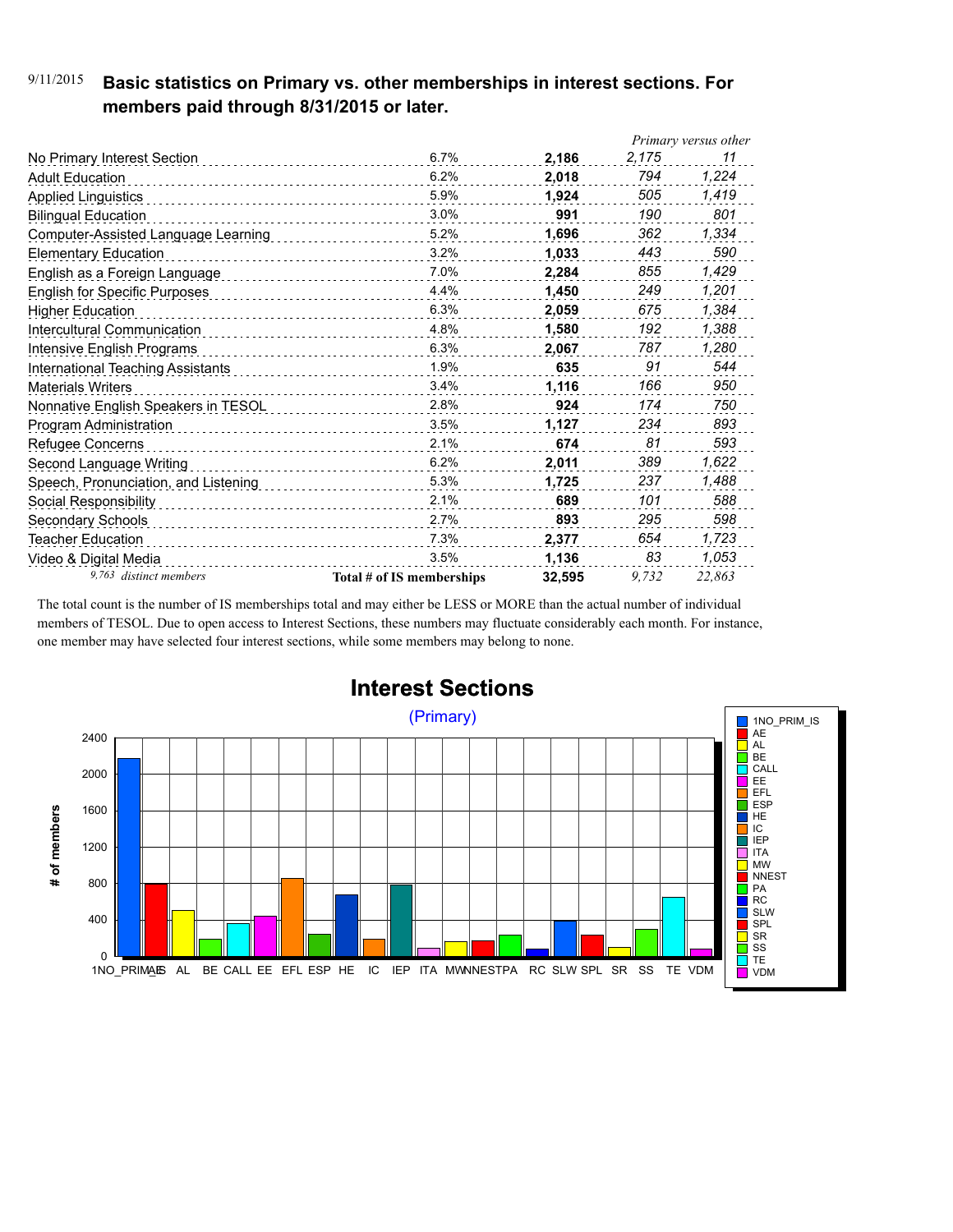### **Basic Statistics on Area of Work (Members paid through >= 8/31/2015)**

|                             |           | 1,734                                      | 15.2%   |  |
|-----------------------------|-----------|--------------------------------------------|---------|--|
| <b>Adult Education</b>      | AЕ        | 2.334                                      | 20.5%   |  |
| Community/2yr College       | $\bf CC$  | 664                                        | 5.8%    |  |
| <b>Elementary Education</b> | ЕE        | 830                                        | 7.3%    |  |
| Postsecondary Education     | HЕ        | 3.474<br><b>Market Band Band Band Band</b> | 30.5%   |  |
| Mainstream                  | MN        | 141                                        | 1.2%    |  |
| Other                       | OТ        | 1.162                                      | 10.2%   |  |
| Secondary Education         | <b>SE</b> | 1.050                                      | $9.2\%$ |  |
|                             |           | 11.389                                     |         |  |

Only members who selected an area of work are included on this report. Other members may not have responded to this question and are excluded from the count.

# AE -CC<br>-EE  $HE$  and  $E$  and  $E$  and  $E$  and  $E$  and  $E$  and  $E$  and  $E$  and  $E$  and  $E$  and  $E$  and  $E$  and  $E$  and  $E$  and  $E$  and  $E$  and  $E$  and  $E$  and  $E$  and  $E$  and  $E$  and  $E$  and  $E$  and  $E$  and  $E$  and  $E$  and  $E$  and  $E$  a MN OT SE

#### H 15.2% AE 20.5%<br>CC 5.8%<br>EE 7.3%<br>HE 30.5% CC 5.8% EE 7.3% HE 30.5% MN 1.2%<br>
OT 10.2% OT 10.2%  $9.2%$ Total: 100.0%

*(Blanks indicate no response)*

## **Areas of Work**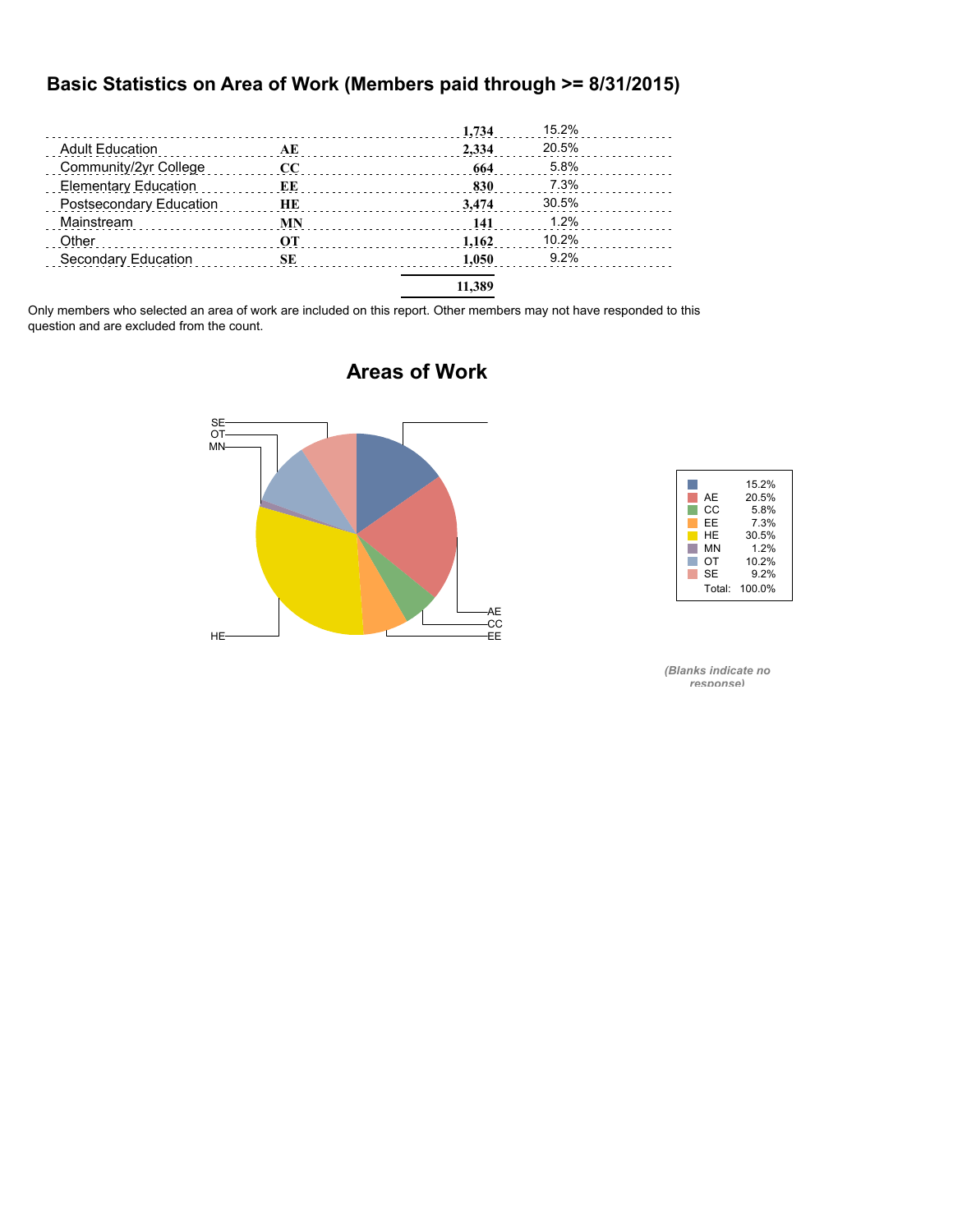# **Statistics on Areas of Interest (Members paid through >= 8/31/2015)**

| <b>CODE</b>          | <b>DESCRIPTION</b>                             | TOTAL* | % of TOTAL* |
|----------------------|------------------------------------------------|--------|-------------|
| TE                   | Teacher education                              | 1,718  | 5%          |
| <b>CURRICULUM</b>    | Materials development/Curriculum               | 1,679  | 4%          |
| <b>EFL</b>           | English as a foreign language                  | 1,598  | 4%          |
| <b>SLA</b>           | Second language acquisition                    | 1,554  | 4%          |
| AL                   | Applied linguistics                            | 1,508  | 4%          |
| <b>WRITING</b>       | Writing/composition                            | 1,445  | 4%          |
| HE.                  | Higher education                               | 1,438  | 4%          |
| CALL                 | Technology in education                        | 1,419  | 4%          |
| <b>IEP</b>           | Intensive English programs                     | 1,415  | 4%          |
| IC                   | Multiculturalism/intercultural communications  | 1,407  | 4%          |
| AE                   | Adult education                                | 1,352  | 4%          |
| <b>PROFDEV</b>       | Professional development                       | 1,293  | 3%          |
| <b>CONTENT</b>       | Content-based instruction                      | 1,256  | 3%          |
| <b>SP</b>            | Speaking/pronunciation                         | 1,154  | 3%          |
| <b>READING</b>       | Reading/literacy                               | 1,151  | 3%          |
| <b>GRAMMAR</b>       | Grammar                                        | 1,096  | 3%          |
| <b>ASSESS</b>        | Assessment/testing                             | 1,090  | 3%          |
| <b>ESP</b>           | English for specific purposes                  | 1,020  | 3%          |
| <b>RS</b>            | Research                                       | 969    | 3%          |
| <b>DISTANCE</b>      | Distance learning/Online Education             | 771    | 2%          |
| PA                   | Program administration                         | 768    | 2%          |
| VOCAB                | Vocabulary/Lexicon                             | 745    | 2%          |
| <b>BE</b>            | <b>Bilingual education</b>                     | 730    | 2%          |
| <b>SOCIAL</b>        | Social/global/political concerns               | 646    | 2%          |
| <b>ISKILL</b>        | <b>Integrated Skills</b>                       | 639    | 2%          |
| <b>WORKPLACE</b>     | Workplace English instruction/Business English | 633    | 2%          |
| <b>LISTEN</b>        | Listening                                      | 619    | 2%          |
| VI                   | Video and digital media                        | 602    | 2%          |
| EЕ                   | Elementary/primary education                   | 586    | 2%          |
| SS                   | Secondary education                            | 564    | 2%          |
| <b>COMMCOLL</b>      | Community college/technical ed                 | 484    | 1%          |
| <b>RC</b>            | Refugee concerns                               | 425    | 1%          |
| <b>LINGUISTICS</b>   | <b>Theoretical Linguistics</b>                 | 422    | 1%          |
| <b>STANDARDS</b>     | Standards                                      | 418    | 1%          |
| ita                  | International teaching assistants              | 400    | 1%          |
| LIT                  | Literature                                     | 381    | 1%          |
| <b>FAMILY</b>        | Community/family outreach                      | 319    | 1%          |
| <b>EMPLOYMENT</b>    | Employment issues/Certification                | 301    | 1%          |
| <b>NNES</b>          | <b>NNES/NES issues</b>                         | 297    | 1%          |
| <b>ACCRED</b>        | Accreditation                                  | 262    | 1%          |
| <b>LDSN</b>          | Learning Disorders/Special Needs               | 260    | 1%          |
| PUBLICPOLICY         | Public policy                                  | 254    | 1%          |
| <b>MAINSTREAMING</b> | Mainstreaming                                  | 232    | 1%          |
| <b>ARTS</b>          | Arts/Media/Science/Math/Social Science         | 176    | 0%          |
| <b>STYLISTICS</b>    | Stylistics                                     | 78     | 0%          |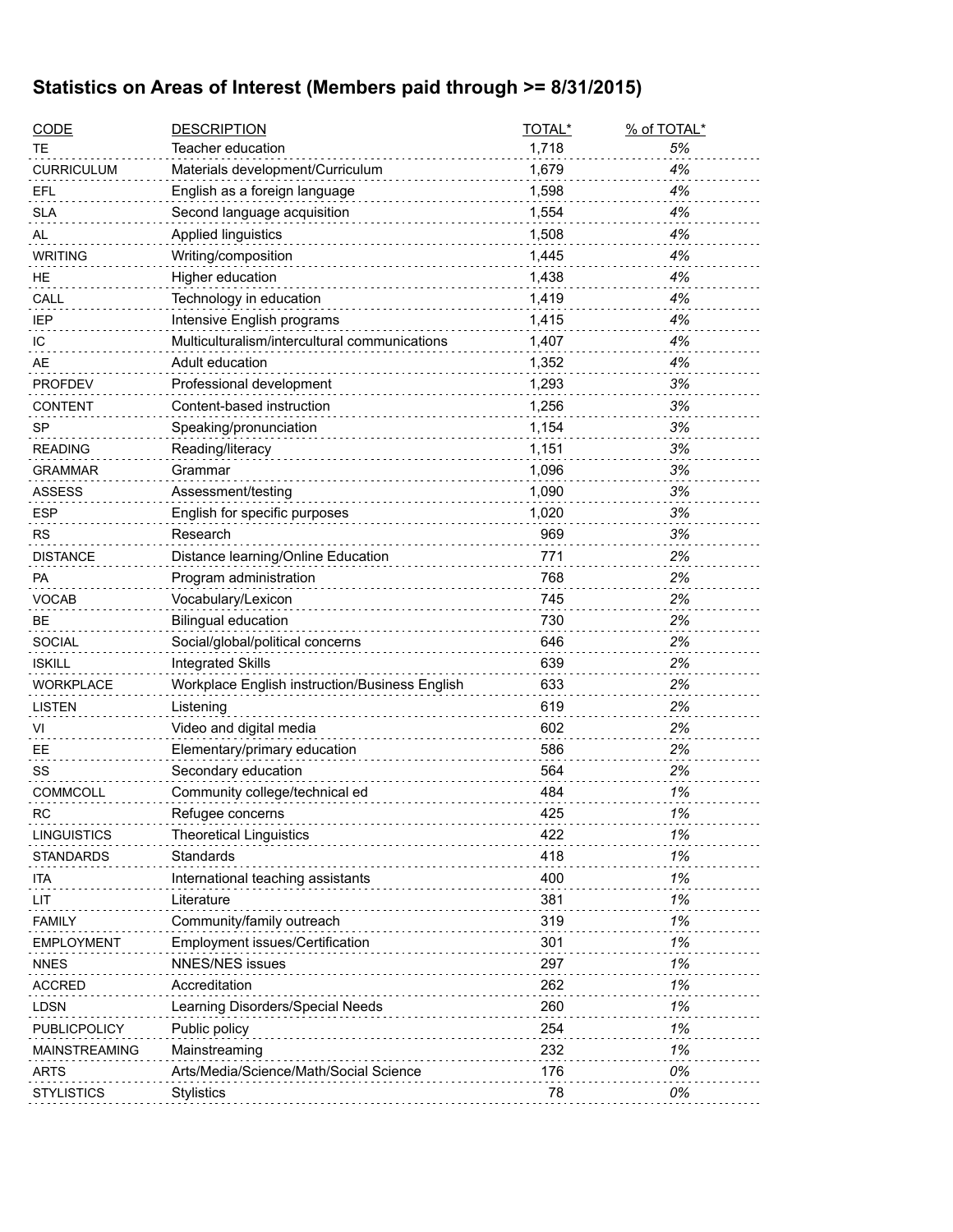Sorted in order of prevalence.

*\* Note: Members are encouraged to choose multiple areas of interest and some members do not choose* any *areas of interest. The total number of distinct members (4,771) represented in this report is less than the total number of active members as indicated elsewhere in this report.*

*Areas of interest are* separate *from official TESOL interest sections. Areas of interest represent distinct areas in which a member may be interested, rather than official entities in which a member is involved.*

*Areas of interest which have a very low count may be recent additions to the AOI list, or may reflect overall trends in membership.*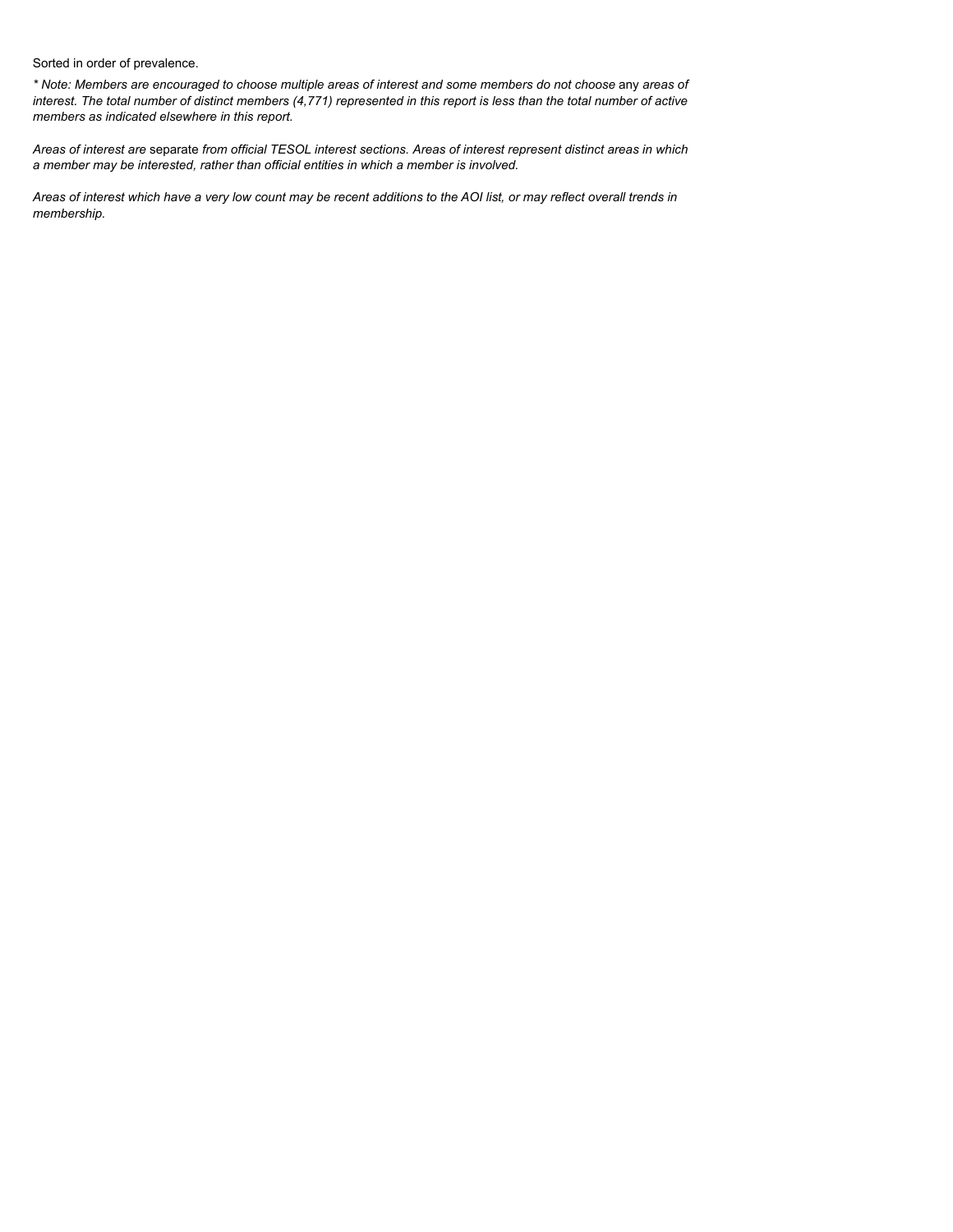# **Statistics on Areas of Expertise (Members paid through >= 8/31/2015)**

| <b>CODE</b>          | <b>DESCRIPTION</b>                             | TOTAL* | % of TOTAL* |
|----------------------|------------------------------------------------|--------|-------------|
| EFL                  | English as a foreign language                  | 1,036  | 6%          |
| <b>CURRICULUM</b>    | Materials development/Curriculum               | 935    | 5%          |
| <b>AE</b>            | Adult education                                | 871    | 5%          |
| <b>WRITING</b>       | Writing/composition                            | 853    | 5%          |
| <b>IEP</b>           | Intensive English programs                     | 838    | 5%          |
| TE                   | Teacher education                              | 789    | 5%          |
| AL                   | Applied linguistics                            | 785    | 5%          |
| HE                   | Higher education                               | 750    | 4%          |
| <b>SLA</b>           | Second language acquisition                    | 674    | 4%          |
| <b>CONTENT</b>       | Content-based instruction                      | 639    | 4%          |
| <b>GRAMMAR</b>       | Grammar                                        | 604    | 3%          |
| IС                   | Multiculturalism/intercultural communications  | 558    | 3%          |
| CALL                 | Technology in education                        | 512    | 3%          |
| ESP                  | English for specific purposes                  | 505    | 3%          |
| <b>PROFDEV</b>       | Professional development                       | 505    | 3%          |
| <b>SP</b>            | Speaking/pronunciation                         | 477    | 3%          |
| <b>READING</b>       | Reading/literacy                               | 467    | 3%          |
| <b>ASSESS</b>        | Assessment/testing                             | 435    | 3%          |
| <b>PA</b>            | Program administration                         | 433    | 3%          |
| <b>EE</b>            | Elementary/primary education                   | 373    | 2%          |
| <b>ISKILL</b>        | <b>Integrated Skills</b>                       | 373    | 2%          |
| <b>DISTANCE</b>      | Distance learning/Online Education             | 311    | 2%          |
| <b>RS</b>            | Research                                       | 287    | 2%          |
| SS                   | Secondary education                            | 287    | 2%          |
| <b>COMMCOLL</b>      | Community college/technical ed                 | 285    | 2%          |
| <b>BE</b>            | <b>Bilingual education</b>                     | 275    | 2%          |
| <b>WORKPLACE</b>     | Workplace English instruction/Business English | 273    | 2%          |
| <b>LISTEN</b>        | Listening                                      | 261    | 2%          |
| <b>VOCAB</b>         | Vocabulary/Lexicon                             | 228    | 1%          |
| LIT                  | Literature                                     | 191    | 1%          |
| <b>SOCIAL</b>        | Social/global/political concerns               | 170    | 1%          |
| VI                   | Video and digital media                        | 148    | 1%          |
| <b>ACCRED</b>        | Accreditation                                  | 132    | 1%          |
| ITA                  | International teaching assistants              | 132    | 1%          |
| <b>NNES</b>          | <b>NNES/NES issues</b>                         | 132    | 1%          |
| <b>FAMILY</b>        | Community/family outreach                      | 100    | 1%          |
| <b>STANDARDS</b>     | Standards                                      | 97     | 1%          |
| <b>MAINSTREAMING</b> | Mainstreaming                                  | 95     | 1%          |
| RC                   | Refugee concerns                               | 93     | 1%          |
| <b>LINGUISTICS</b>   | <b>Theoretical Linguistics</b>                 | 91     | 1%          |
| <b>ARTS</b>          | Arts/Media/Science/Math/Social Science         | 84     | 0%          |
| <b>LDSN</b>          | Learning Disorders/Special Needs               | 75     | 0%          |
| EMPLOYMENT           | Employment issues/Certification                | 74     | 0%          |
| PUBLICPOLICY         | Public policy                                  | 54     | 0%          |
| <b>STYLISTICS</b>    | <b>Stylistics</b>                              | 20     | 0%          |